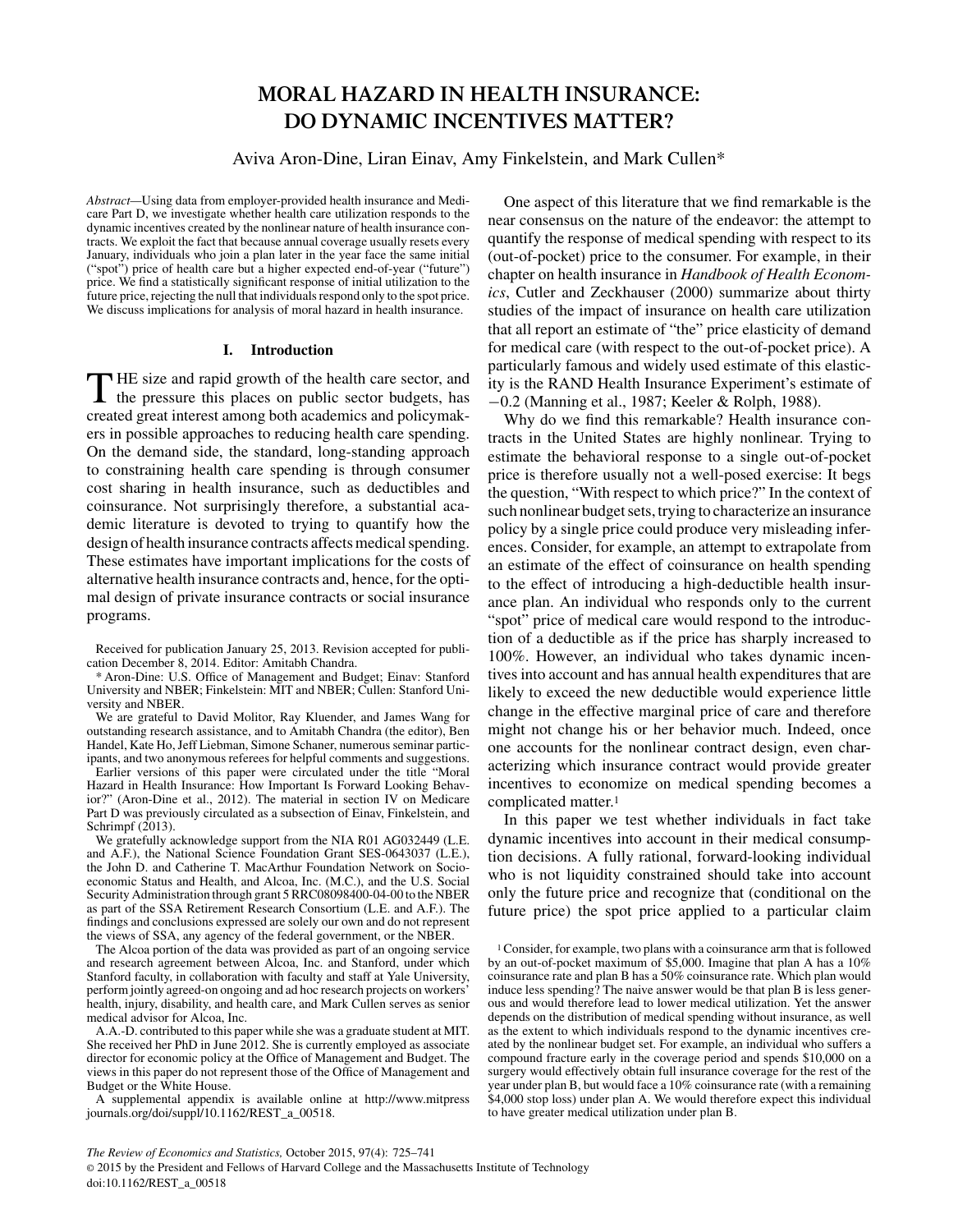is not relevant and should not affect utilization decisions. Yet although it is natural to expect that individuals should respond to these dynamic incentives, there are at least three reasons that individuals might not optimize with respect to the entire nonlinear budget set. First, they may be affected by an extreme form of present bias and behave as if they are completely myopic, discounting the future entirely and responding only to the current spot price of care. Second, individuals may be affected by a host of potential behavioral biases and may not be completely aware of, attentive to, or understand the nonlinear budget set created by their health insurance plan; it is plausible that in most situations, the spot price that appears on the medical bill is much more salient. Finally, individuals may factor in the future prices they will face but be affected by the spot price due to liquidity constraints. Consider, for instance, a potential, nonemergency \$150 physician visit early in the coverage year. Even if the individual expects medical consumption during the year to eventually put him way above the deductible, he may find it difficult to obtain the \$150 that would be required to pay for a nonemergency physician visit early in the year, while he is still within the deductible range.

An ideal experiment for whether dynamic incentives matter in individuals' medical utilization response to health insurance would keep the spot price of care constant while generating variation in the future price of care. Finding such variation is empirically challenging, which may explain why there has been relatively little work on this topic. The key empirical difficulty arises because the spot price and the future price often vary jointly. A low-spending individual faces both a high spot price (because all her spending falls below the deductible) and a high expected end-of-year price (because she does not expect to hit the deductible), while the opposite is true for a high-spending individual. Similarly, the types of variation that have most often been used to estimate the impact of health insurance on medical spending, such as variation in deductibles or coinsurance rates, will change the spot price and the future price jointly.

We propose, and implement, an empirical strategy that approximates the ideal experiment, generating (arguably) identifying variation in the future price of care, while holding the spot price constant. Our strategy relies on the observation that typical health insurance contracts offer coverage for a fixed duration and reset on prespecified dates, but they generate identifying variation when they get applied to individuals whose initial coverage period is shorter. This practice produces a relatively common situation in which similar individuals face the same spot price for their consumption decision but have substantially different expected end-of-year prices. To see this, consider an annual health insurance contract that runs from January 1 to December 31 and has an annual deductible. It is common practice that when individuals join the plan in the middle of the year, the deductible remains at its annual level and applies only until the end of the calendar year. As a result, those who join a plan later in the year have fewer months to spend past the deductible

and thus face higher future prices. Initially, however, the spot price is the same regardless of when the individual joined the plan. Thus, all else equal, the expected end-of-year price is increasing with the calendar month in which individuals join a deductible plan, while the spot price is initially held fixed.

Our primary analysis applies this empirical strategy in the context of employer-provided health insurance in the United States, the source of over 85% of private health insurance coverage. We do so by comparing initial medical utilization across individuals who join the same deductible plan in the same firm but in different months of the year. To account for potential confounders such as seasonality in health care spending or seasonality in firm hiring, we use patterns of initial utilization by join month for individuals who join the same plan with no deductible, in which the future price hardly varies over the course of the year. To operationalize this strategy empirically, we draw on data from several large employers with information on their plan details as well as their employees' plan choices, demographics, and medical claims. Figure 1 (whose construction we describe in much more detail later in the paper) provides one way of summarizing this empirical exercise. It shows, separately for each firm, that as employees join a plan later in the year (and the expected end-of-year price rises for those in the deductible plan), initial medical utilization in the deductible plan tends to fall in both absolute terms and relative to the corresponding pattern in the no-deductible plan. We will use this basic design to present more formal analysis of a robust and statistically significant decline in initial medical utilization associated with a higher future price of medical care.

To further validate this finding and illustrate that it is not specific to the particular firms and their employees whose data we use, we also present an analogous finding in a different context and for a different population. Specifically, we take advantage of the fact that individuals newly eligible for Medicare, the public health insurance program for those aged 65 and over, can enroll in a Part D prescription drug plan in the month they turn 65, but the plan resets on January 1 regardless of when in the year they enrolled. Variation in birth month thus generates variation in contract duration and hence in expected end-of-year price among individuals in a given plan in their first year, and serves the same empirical purpose as variation in hire month did in our primary analysis. Using this design, we find once again that a higher future price is associated with a robust and statistically significant decline in initial prescription drug purchasing. This section of the paper also illustrates that the basic idea behind our empirical strategy, which we view as one of the contributions of the paper, is not unique to the specific data set we use but can be exploited in multiple settings.

Overall, the results consistently point to the fact that individuals respond to the future price of care, thus rejecting the null that individuals respond only to the spot price. That is, it appears that individuals understand something about the nature of their dynamic budget constraint and make their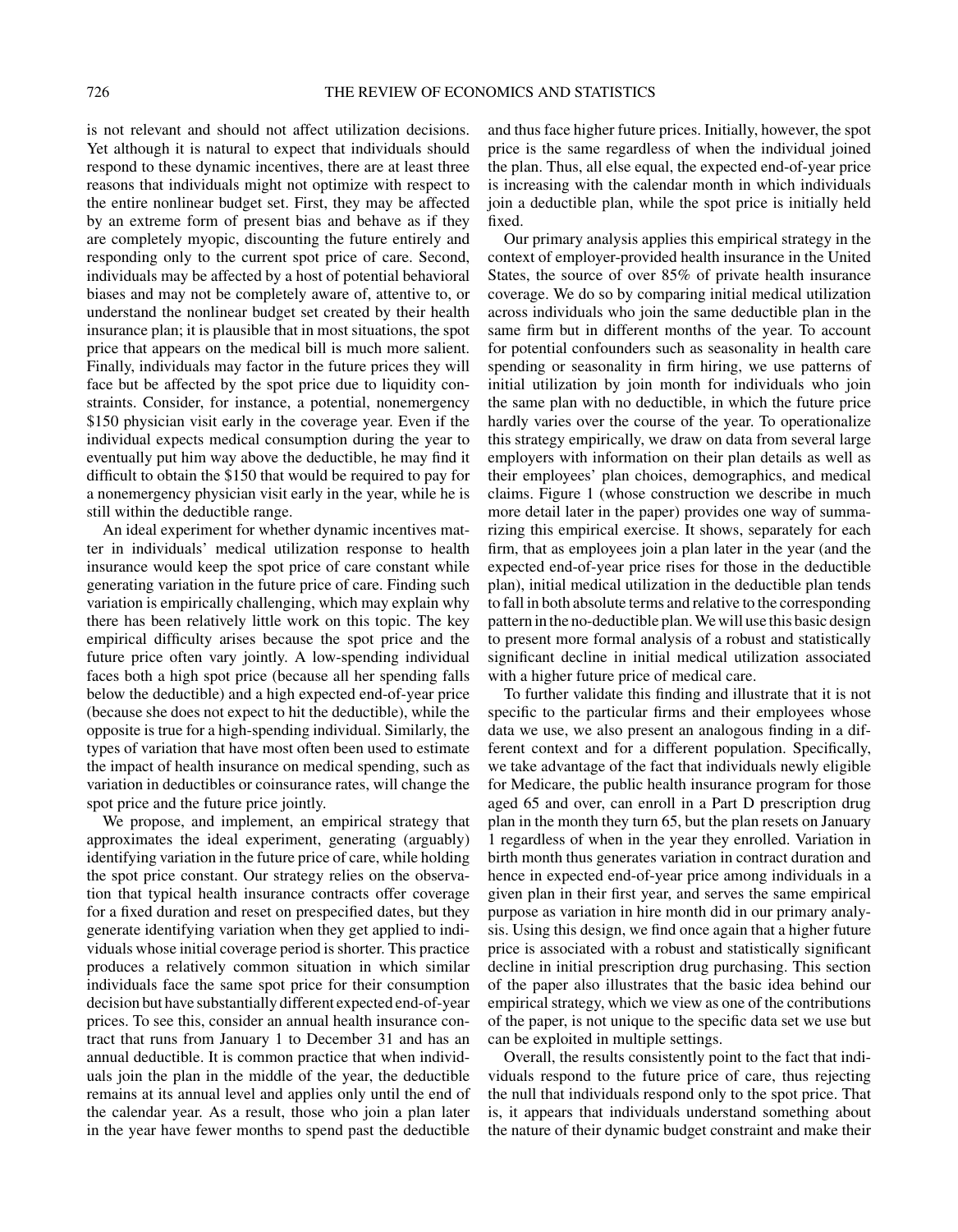# MORAL HAZARD IN HEALTH INSURANCE 727

Figure 1.—Initial Medical Utilization by Join Quarter



All utilization measures refer to utilization by the employee and any covered dependents. Initial claims (left panels) are defined as any claims within the first three months, and initial spending (right panels) is defined table 2. Sample sizes by plan and join quarter are reported in table 2.

health care utilization decisions with at least some attention to dynamic considerations.

In the last section of the paper, we discuss some implications of these results for further work that aims to estimate and interpret moral hazard in health insurance. Our findings, while not necessarily surprising, should give pause to researchers pursuing the currently common practice in empirical work on moral hazard in health insurance of estimating an elasticity of demand for medical care with respect to a single price. They suggest that taking into account dynamic incentives could be important for analyses of moral hazard and that summarizing highly nonlinear contracts with a single price could be prohibitively restrictive.

Yet an important limitation to our findings is that they fall short of pointing to a specific behavioral model or to a set of appropriate elasticities that would allow us to quantify the response of medical utilization to changes in the (nonlinear) contract design. In other words, while we have rejected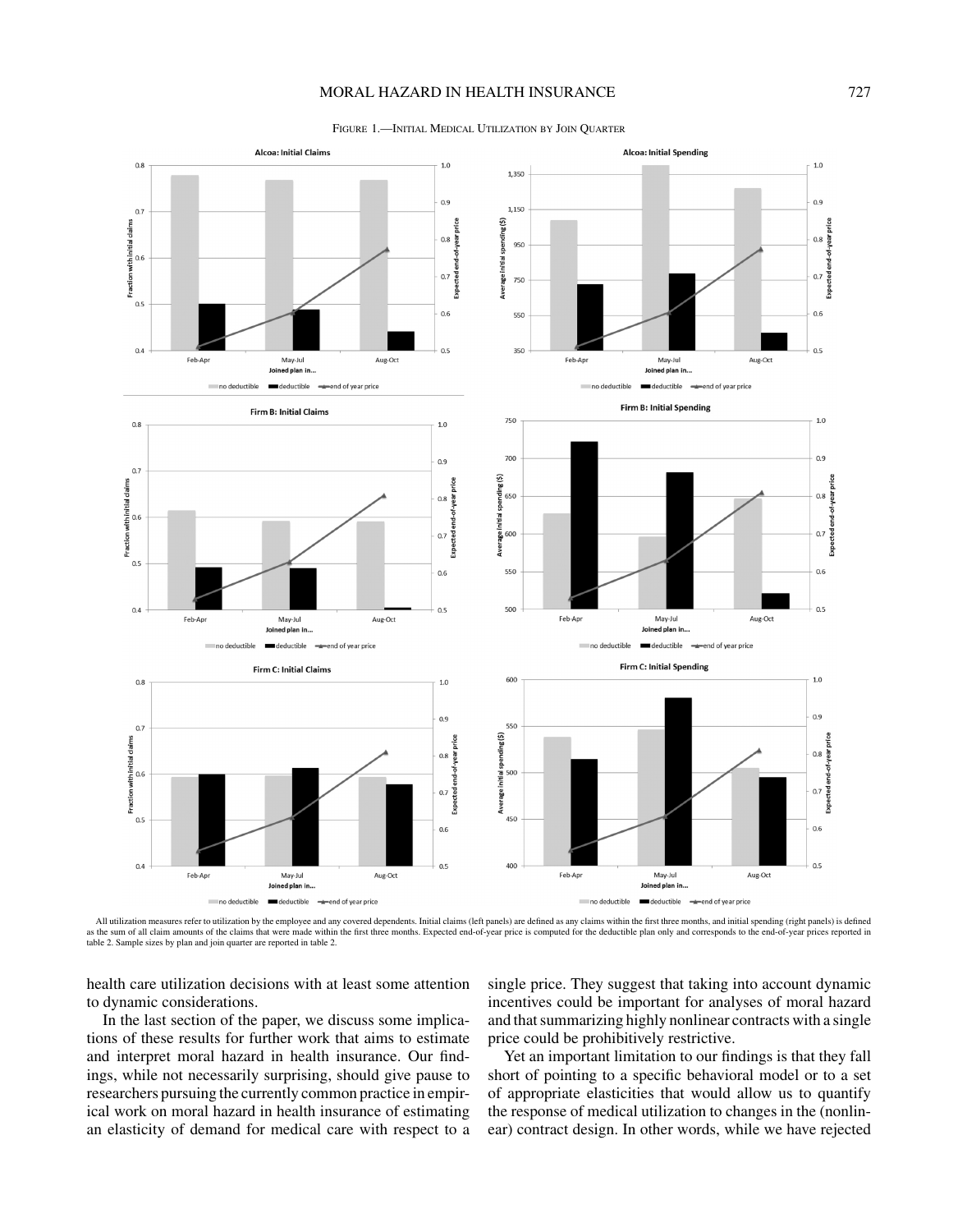the null that individuals respond only to the spot price, our results do not necessarily imply that individuals respond only to the future price; we think that it is plausible that both prices could be important. With this in mind, in the last section, we describe what we see as potentially constructive uses of our findings for future work.

Our paper is related to several distinct literatures. Naturally our paper fits in the large empirical literature that tries to estimate moral hazard in health insurance or the price sensitivity of demand for medical care. For this literature, our findings highlight the importance of thinking about the entire budget set rather than about a single price. This point was emphasized in some of the early theoretical work on the impact of health insurance on health spending (Keeler, Newhouse, & Phelps, 1977; Ellis, 1986) but until recently has rarely been incorporated into empirical work. Several papers on the impact of health insurance on medical spending—Ellis (1986), Cardon and Hendel (2001), and more recently, Kowalski (2012), Dalton (2014), and our own work (Einav et al., 2013)—explicitly account for the nonlinear budget set, but do so under the (untested) assumption that individuals respond only to the future price of care.2

Outside the context of health insurance, a handful of papers address the question of whether individuals respond at all to the nonlinearities in their budget set and which single price may best approximate the nonlinear schedule to which individuals respond. This is the focus of Liebman and Zeckhauser (2004), Feldman and Katuscak (2006), and Saez (2010) in the context of the response of labor supply to the progressive income tax schedule, and of Borenstein (2009) and Ito (2014) in the context of residential electricity utilization. In most of these other contexts, as well as in our own previous work on moral hazard in health insurance (Einav et al., 2013), the analysis of demand in the presence of a nonlinear pricing schedule is static. This is partly because in most nonhealth contexts, information about intermediate utilization levels (within the billing or tax cycle) is not easy to obtain (for both consumers and researchers) and partly because dynamic modeling often introduces unnecessary complications in the analysis. In this sense, our current study, using the precise timing of medical utilization within the contract year, is virtually unique within this literature in its explicit focus on the dynamic aspect of medical utilization.3

The focus on dynamic incentives relates more generally to empirical tests of forward-looking behavior, which plays a key role in many economic problems. From this perspective, a closely related work to ours is Chevalier and Goolsbee's (2009) investigation of whether durable goods consumers are forward looking in their demand for college textbooks (they find that they are). Despite the obvious difference in context, their empirical strategy is similar to ours. They use the fact that static, spot incentives remain roughly constant (as the pricing of textbook editions do not change much until the arrival of new editions), while dynamic incentives (the expected time until a new edition is released) change. A slightly cleaner aspect of our setting is that the constant spot prices and varying dynamic incentives are explicitly stipulated in the coverage contract rather than empirical facts that need to be estimated from data.

The rest of the paper proceeds as follows. Section II describes our research design and our data from the employerprovided health insurance context. Section III presents our main results. Section IV presents complementary analysis and evidence in a related context using data from Medicare Part D. The final section discusses some of the implications of our findings for empirical work on moral hazard in health insurance.

#### **II. Approach and Data**

## *A. Basic Approach*

We test the null hypothesis that individuals' health care utilization decisions do not respond to dynamic incentives created by nonlinear health insurance contracts. In other words, we test whether their decisions can be approximated by a myopic assumption according to which they respond only to the spot price associated with a given health care purchase.

An ideal experiment would randomly assign individuals to settings in which the spot price is held fixed, while dynamic incentives vary, and examine initial health care decisions. If health care utilization decisions are well approximated by assuming that individuals respond only to the spot price, (initial) health care decisions would not change across settings. We focus throughout on initial health care decisions because variation in dynamic incentives will, by design, vary the out-of-pocket price associated with subsequent "noninitial" health care spending.

Our novel observation is that the institutional features of many health insurance contracts in the United States come close to approximating such an ideal experiment. Specifically, we use the fact that unlike other lines of insurance, such as auto insurance or home insurance, the annual coverage period of employer-provided health insurance is not customized to individual people and thus resets for all insurees on the same date (typically on January 1). This presumably reflects the need for market-wide synchronization to accommodate open enrollment periods, bidding by insurers,

<sup>2</sup> Nonlinear pricing schedules are not unique to health insurance. Indeed, a large literature, going back at least to Hausman (1985), develops methods that address the difficulties that arise in modeling selection and utilization under nonlinear budget sets, and applies these methods to other settings in which similar nonlinearities are common, such as labor supply (Burtless  $\&$ Hausman, 1978; Blundell & MaCurdy, 1999; Chetty et al., 2011), electricity utilization (Reiss & White, 2005), and cellular phones (Grubb & Osborne, 2015; Yao et al., 2012).

<sup>3</sup> One exception in this regard is Keeler and Rolph (1988), who, like us, test for dynamic incentives in health insurance contracts (but use a different empirical strategy and reach a different conclusion). More recent exceptions are Nevo, Turner, and Williams (2013), who analyze the effect of nonlinear pricing schedules in the context of residential broadband use, and our own work in the context of Medicare Part D (Einav, Finkelstein, & Schrimpf, 2015).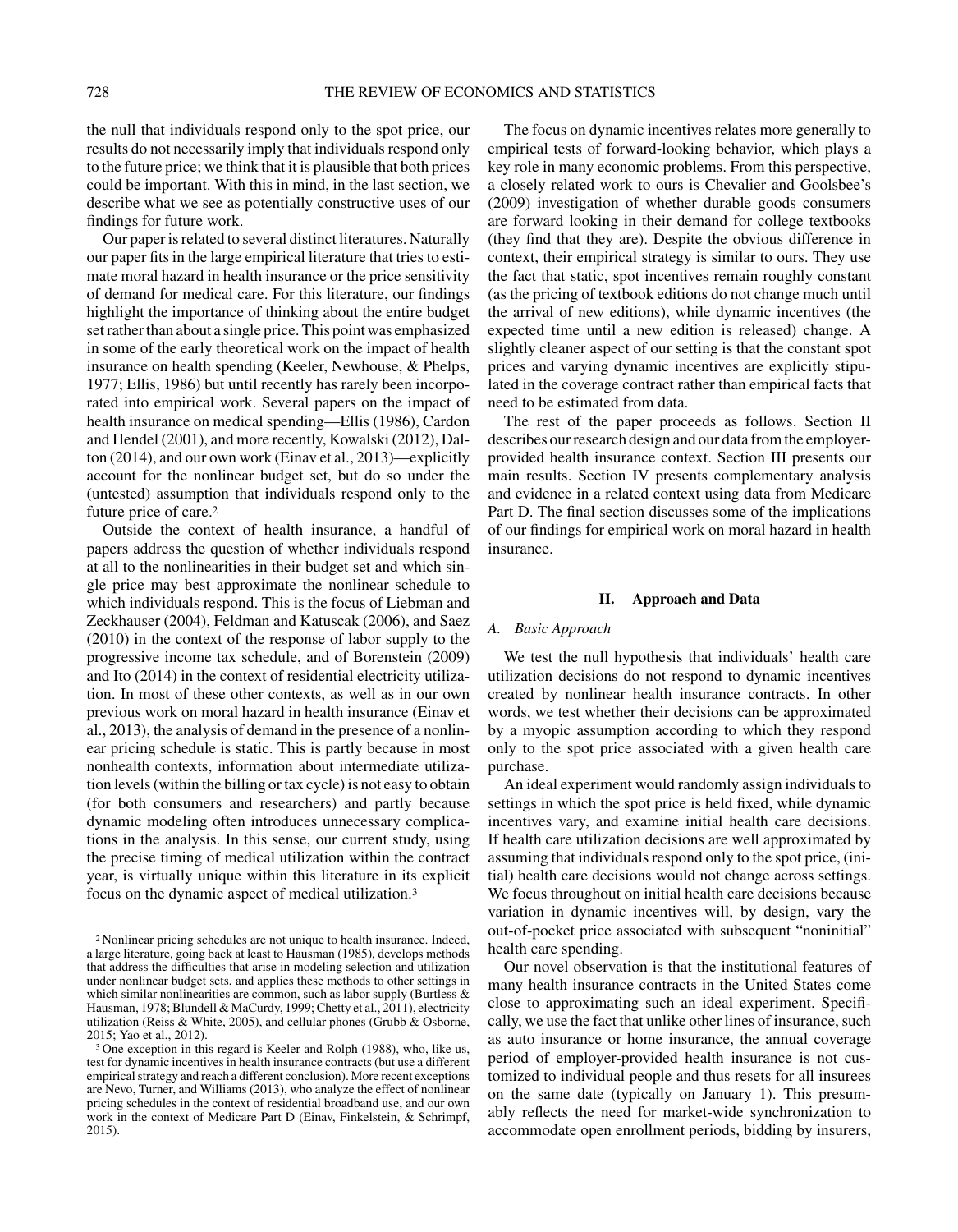and other related activities. (Presumably for similar reasons, the same institutional feature applies to Medicare Part D prescription drug plans. We discuss this in more detail below.)

As a result, employees' annual health insurance coverage begins (and ends, unless it is terminated due to job separation) on the same date for almost all individuals. Although all employees can choose to join a new plan for the subsequent year during the open enrollment period (typically in October or November), there are only two reasons employees can join a plan in the middle of the year: they are new hires or have a qualifying event that allows them to change plans in the middle of the year.4 In order to transition new employees (and occasionally existing employees who have a qualifying event) into the regular cycle, the common practice is to let employees choose from the regular menu of coverage options, to prorate linearly the annual premium associated with their choices, but to hold (at its annual level) the deductible amount constant. As a result, individuals who are hired at different points in the year, but are covered by the same (deductible) plan, face the same spot price (of one) but different dynamic incentives; all else equal, the probability that individuals would hit the (uniform) deductible is higher for longer coverage periods. Thus, as long as employees join the company at different times for reasons that are exogenous to their medical utilization behavior, variation in hire date (or in the timing of qualifying events) generates quasi-experimental variation in the dynamic incentives individuals face.

To illustrate, consider two identical employees who select a plan with a \$1,200 (annual) deductible and full coverage for every additional spending. The first individual is hired by the company in January and the second in October. The employee who is hired in January faces a regular, annual coverage, while the one who joins in October has only a three-month coverage horizon, after which coverage resets (on January 1 of the subsequent calendar year). The January joiner is therefore more likely to hit his deductible by the time the coverage resets. Therefore, in expectation, his endof-year price is lower, although—crucially—just after they get hired, both January and October joiners have yet to hit their deductible, so their spot price is (initially) the same. If the employees respond to dynamic incentives, the January joiner has a greater incentive to utilize medical care on joining the plan; this would not be the case if the employees respond only to the spot price of care. Therefore, differences in (initial) spending cannot be attributed to differences in spot prices and must reflect dynamic considerations.

# *B. Data*

With this strategy in mind, we obtained claim-level data on employer-provided health insurance in the United States. We limited our sample to firms that offered at least one PPO plan with a deductible (which would generate variation in the

dynamic incentives based on the employee's join month, as described in the previous section) and at least one PPO plan with no deductible. The relationship between initial utilization and join month in the no-deductible plan is used to try to control for other potential confounding patterns in initial medical utilization by join month (such as seasonal flu); in a typical no-deductible plan, the expected end-of-year price is roughly constant by join month, so, absent confounding effects that vary by join month, there are few dynamic incentives and the initial medical utilization of employees covered by a no-deductible plan should not systematically vary with join month.

The data come from two sources. The first is Alcoa, Inc., a large multinational producer of aluminum and related products. We have four years of data (2004–2007) on the health insurance options, choices, and medical insurance claims of its employees (and any insured dependents) in the United States. We study the two most common health insurance plans at Alcoa; one with a deductible for in-network expenditure of \$250 for single coverage (\$500 for family coverage) and one with no deductible associated with in-network spending. While Alcoa employed (and the data cover) about 45,000 U.S.-based individuals every year, the key variation we use in this paper is driven by midyear plan enrollment by individuals not previously insured by the firm, thus restricting our analysis to only about 7,000 unique employees (over the four years) who meet our sample criteria.5 Of the employees at Alcoa who join a plan midyear and did not previously have insurance at Alcoa that year, about 80% are new hires, and the other 20% are employees who were at Alcoa but uninsured at the firm, had a qualifying event that allowed them to change plans in the middle of the year, and chose to switch to Alcoa-provided insurance.

The Alcoa data are almost ideal for our purposes, with the important exception of sample size. To increase statistical power, we examined the set of firms (and plans) available through the NBER's files of Medstat's MarketScan database. The data on plan choices and medical spending are virtually identical in nature and structure to our Alcoa data (indeed, Alcoa administers its health insurance claims via Medstat); they include coverage and claim-level information from an employer-provided health insurance context, provided by a set of (anonymous) large employers.

We selected two firms that satisfied our basic criteria of being relatively large and offering both deductible and nodeductible options to their employees. Each firm has about 60,000 employees who join one of these plans in the middle of the year over the approximately six years of our data. This substantially larger sample size is a critical advantage over the Alcoa data. The main disadvantages of these data are that we cannot tell apart new hires from existing employees who are new to the firm's health coverage (presumably due to

<sup>4</sup> Qualifying events include marriage, divorce, birth or adoption of a child, a spouse's loss of employment, or death of a dependent.

<sup>5</sup> We restrict our analysis to employees who are not insured at the firm prior to joining a plan in the middle of the year because if individuals change plans within the firm (due to a qualifying event), the deductible would not reset.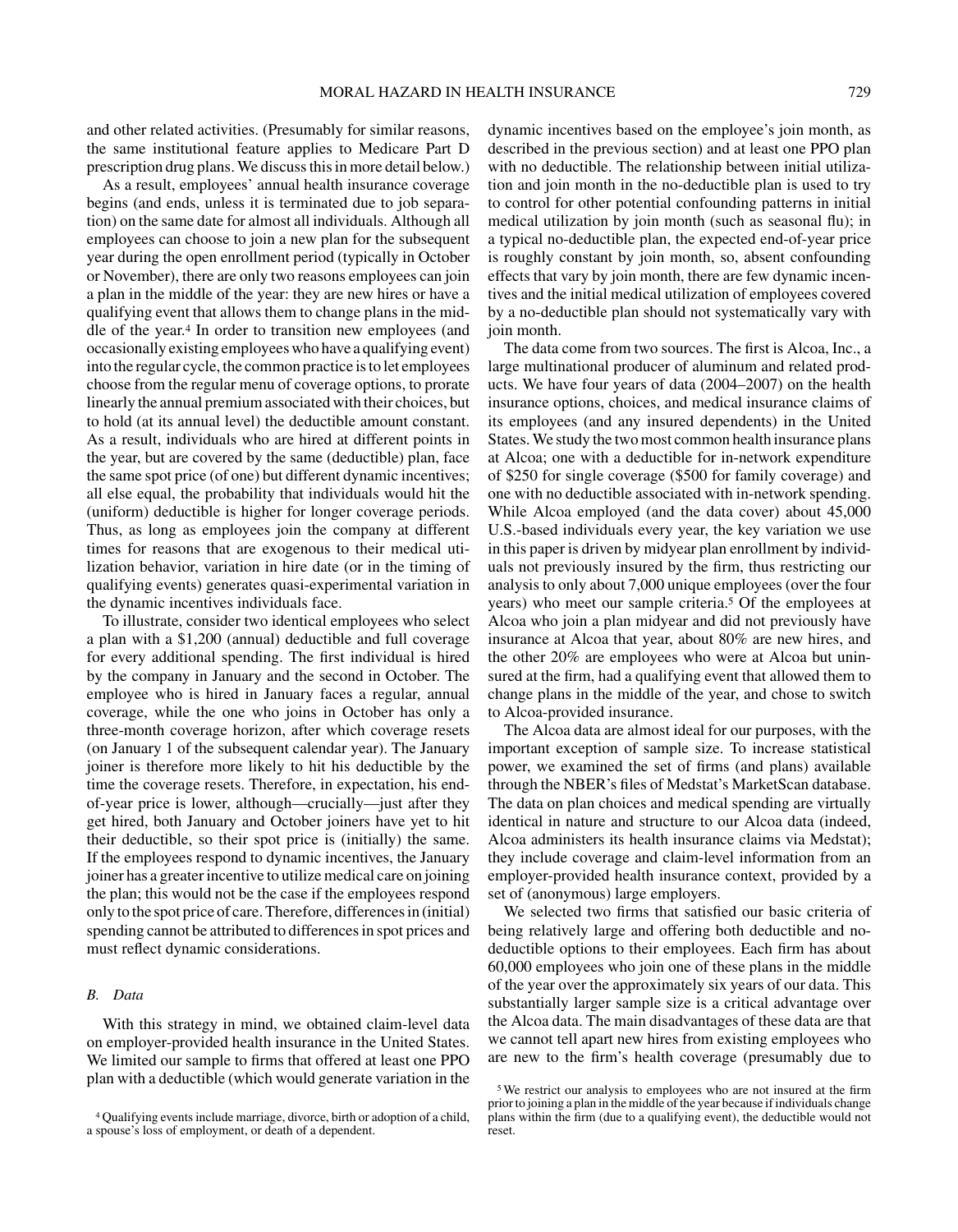Table 1.—Summary Statistics

|                     |                |                      | Midyear New            | In-Network Deductible (\$) |          | Fraction | Fraction | Average | "Average"<br>Enrollment |  |
|---------------------|----------------|----------------------|------------------------|----------------------------|----------|----------|----------|---------|-------------------------|--|
| Employer            | Plan           | <b>Years Offered</b> | Enrollees <sup>a</sup> | Single                     | Family   | Family   | Female   | Age     | Month <sup>b</sup>      |  |
| Alcoa               | A <sub>0</sub> | 2004-2007            | 3.269                  | $\Omega$                   | $\Omega$ | 0.622    | 0.379    | 38.56   | 6.28                    |  |
|                     | A1             | 2004-2007            | 3.542                  | 250                        | 500      | 0.408    | 0.254    | 35.68   | 6.42                    |  |
| Firm B              | B <sub>0</sub> | $2001 - 2005$        | 37,759                 | $\Omega$                   | $\Omega$ | 0.530    | 0.362    | 36.77   | 6.35                    |  |
|                     | B <sub>1</sub> | $2001 - 2005$        | 9.553                  | 150                        | 300      | 0.382    | 0.341    | 36.87   | 6.29                    |  |
| Firm C <sup>c</sup> | C <sub>0</sub> | 1999–2002, 2004–2005 | 27,968                 | $\Omega$                   | $\Omega$ | 0.348    | 0.623    | 36.40   | 7.35                    |  |
|                     | C <sub>1</sub> | 1999-2000            | 6.243                  | 200                        | 500      | 0.348    | 0.622    | 37.53   | 7.50                    |  |
|                     | C <sub>2</sub> | $2001 - 2002$        | 8.055                  | 250                        | 625      | 0.323    | 0.606    | 38.66   | 7.56                    |  |
|                     | C <sub>3</sub> | 2004-2005            | 5,633                  | 300                        | 750      | 0.299    | 0.660    | 38.51   | 7.67                    |  |

<sup>a</sup>The sample includes employees who enroll in February through October. <sup>b</sup>In computing the average enrollee month, we number the join months from 2 (February) through 10 (October).

cWe omit 2003 from the analysis since the plan documentation regarding the deductible plan was incomplete in that year.

qualifying events that allow them to join a health insurance plan in the middle of the year), and there is less demographic information on the employees.

Because employers in MarketScan are anonymous (and we essentially know nothing about them), we will refer to these two additional employers as firm B and firm C. We focus on two plans offered by firm B. We have five years of data (2001–2005) for these plans, during which firm B offered one plan with no in-network deductible and one plan that had a \$150 (\$300) in-network single (family) deductible. The data for firm C are similar, except that the features of the deductible plan have changed slightly over time. We have seven years of data for firm C (1999–2005), during which the firm continuously offered a no-deductible plan (in-network) alongside a plan with a deductible. The deductible amount increased over time, with a single (family) in-network deductible of \$200 (\$500) during 1999 and 2000, \$250 (\$625) during 2001 and 2002, and \$300 (\$750) during 2004 and 2005.

Table 1 summarizes the key features of the plans (and their enrollment) that are covered by our final data set. In all three firms, we limit our sample to employees who join a plan between February and October and did not have insurance at the firm immediately prior to this join date. We omit employees who join in January for reasons related to the way the data are organized that make it difficult to tell apart new hires who join the firm in January from existing employees. We omit employees who join in November or December because, as we discuss in more detail below, we use data from the first three months after enrollment to construct our measures of "initial" medical utilization.<sup>6</sup> Table 1 also summarizes, by plan, the limited demographic information we observe on each covered employee: the type of coverage they chose (family or single) and the employee's gender, age, and enrollment month.<sup>7</sup>

## *C. Measuring Dynamic Incentives*

Table 2 describes the key variation we use in our empirical analysis. We use the expected end-of-year price to summarize the dynamic incentive and report it as a function of the time within the year an employee joined the plan.<sup>8</sup> Specifically, we define the expected end-of-year price, or future price, *p<sup>f</sup>* , as

$$
p_{jm}^f = 1 - \Pr(hit_{jm}),\tag{1}
$$

where  $Pr(hit_{im})$  is the probability an employee who joins plan *j* in month *m* will hit (i.e., spend more than) the in-network deductible by the end of the year. We calculate Pr*(hit)* as the fraction of employees in a given plan and join month who have spent more than the in-network deductible by the end of the year.9 For example, consider a plan with a \$500 deductible and full coverage for any medical expenditures beyond the deductible. If 80% of the employees who joined the plan in February have hit the deductible by the end of the year, the expected end-of-year price would be  $0.8 \times 0 + 0.2 \times 1 = 0.2$ . If only 40% of the employees who joined the plan in August have hit the deductible by the end of the year, their expected end-of-year price would be  $0.4 \times 0 + 0.6 \times 1 = 0.6$ . Thus, the future price is the average (out-of-pocket) end-of-year price of an extra dollar of in-network spending. It is a function of one's plan *j*, join month *m*, and the annual spending of all the employees in one's plan and join month.<sup>10</sup>

Table 2 summarizes the average future price for each plan based on the quarter of the year in which one joins the plan. For plans with no deductible (*A*0,*B*0, and*C*0), the future price is mechanically 0 (since everyone hits the zero deductible), regardless of the join month. For deductible plans, however,

<sup>6</sup> In practice we observe the join month rather than the join date. Thus, throughout the paper, when we speak of the "first three months" after enrollment, more precisely we are using the first two to three months after enrollment. As long as the join day within the month is similar across months, the average time horizon should also be similar by join month.

<sup>7</sup> In each firm we lose roughly 15% to 30% of new plan joiners because of some combination of missing information about the employee's plan, missing plan details, or missing claims data (because the plan is an HMO or a partially or fully capitated POS plan).

<sup>8</sup> In this and all subsequent analyses, we pool the three different deductible plans in firm C that were offered at different times over our sample period.

<sup>9</sup> We calculate Pr*(hit)*separately for employees with individual and family coverage (since both the deductible amount and spending patterns vary with the coverage tier), and therefore in all of our analyses,  $p<sup>f</sup>$  varies with coverage tier. However, for conciseness, in the tables we pool coverage tiers and report the (weighted) average across coverage tiers within each plan.

<sup>&</sup>lt;sup>10</sup> To the extent that individuals have private information about their future health spending, and thus about their expected end-of-year price, our "average" measure will introduce measurement error and thus bias us against finding a response to dynamic incentives.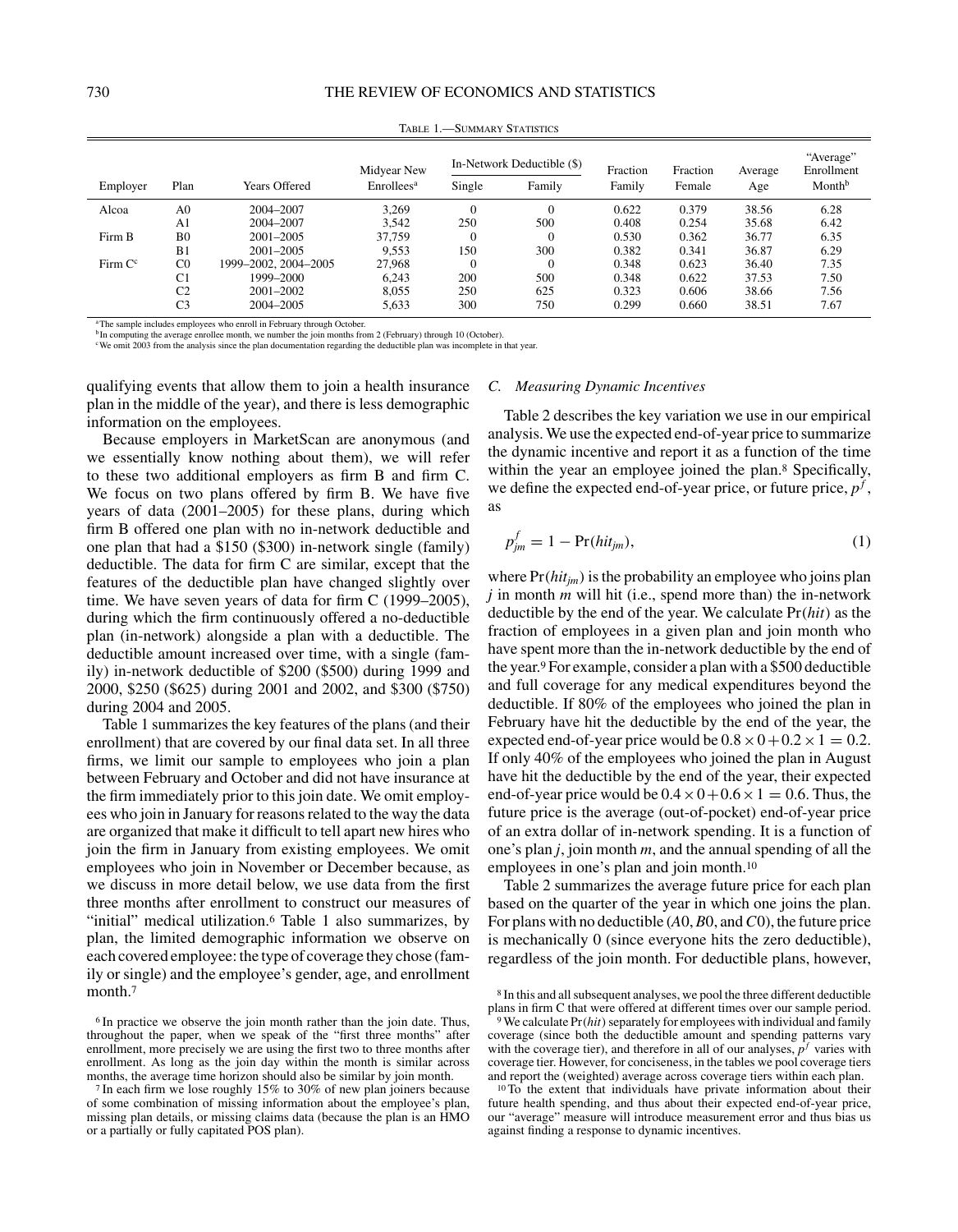|          |                | Deductible<br>(Single/Family)     |                             | Expected End-of-Year Price <sup>a</sup> |                             |
|----------|----------------|-----------------------------------|-----------------------------|-----------------------------------------|-----------------------------|
| Employer | Plan           | $(N =$ enrollees)                 | February-April <sup>b</sup> | $May-Julyb$                             | August-October <sup>b</sup> |
| Alcoa    | A <sub>0</sub> | $(N = 3,269)$                     | 0.000<br>$(N = 1,007)$      | 0.000<br>$(N = 981)$                    | 0.000<br>$(N = 1,281)$      |
|          | A <sub>1</sub> | 250/500<br>$(N = 3,542)$          | 0.512<br>$(N = 975)$        | 0.603<br>$(N = 1,114)$                  | 0.775<br>$(N = 1.453)$      |
| Firm B   | B <sub>0</sub> | $(N = 37,759)$                    | 0.000<br>$(N = 8,863)$      | 0.000<br>$(N = 15,102)$                 | 0.000<br>$(N = 13,794)$     |
|          | B1             | 150/300<br>$(N = 9.553)$          | 0.529<br>$(N = 2,165)$      | 0.630<br>$(N = 4,175)$                  | 0.806<br>$(N = 3,213)$      |
| Firm C   | C <sub>0</sub> | $(N = 27,968)$                    | 0.000<br>$(N = 6,504)$      | 0.000<br>$(N = 6,158)$                  | 0.000<br>$(N = 15,306)$     |
|          | $C1-C3c$       | 200-300/500-750<br>$(N = 19,931)$ | 0.543<br>$(N = 4.001)$      | 0.633<br>$(N = 4.143)$                  | 0.811<br>$(N = 11,787)$     |

Table 2.—Variation in Expected End-of-Year Price

<sup>a</sup>Expected end-of-year price is equal to the fraction of individuals who do not hit the deductible by the end of the calendar year (and therefore face a marginal price of 1). It is computed based on the plan's deductible lual spending of all the employees who joined that plan in that month. We compute it separately for family and single coverage within a plan and report the enrollment-weighted average.

<sup>b</sup>Month individuals joined plan.

<sup>c</sup>In firm C, we pool the three deductible plans (*C*1, *C*2, and *C*3) that are offered in different years.

the future price varies with the join month. Only a small fraction of the individuals who join plans late in the year (August through October) hit their deductible, so their future price is around 0.8 in all firms. In contrast, many more employees who join a deductible plan early in the year (February to April) hit their deductible, so for such employees, the future price is just over 0.5. Thus, early joiners who select plans with a deductible face an average end-of-year price that is about 30 percentage points lower than the end-of-year price faced by late joiners. Yet initially (just after they join), both types of employees have yet to hit their deductible, so they all face a spot price of one. Differences in initial spending between the groups therefore plausibly reflect their dynamic response to the future price. This baseline definition of the future price—the fraction of employees who join a given plan in a given month whose spending does not exceed the innetwork deductible by the end of the calendar year—will be used as the key right-hand variable in much of our subsequent empirical work.

Our baseline measure of the future price abstracts from several additional characteristics of the plans, which are summarized in appendix table A1. First, it ignores any coinsurance features of the plans. Plans A0, A1, and C1 to C3 all have a 10% coinsurance rate, while plans B0 and C0 have a 0 coinsurance rate. The coinsurance rate for plan B1 is unknown (to us). Second, we use only the in-network plan features and assume that all spending occurs in network. In practice, each plan (including the no-deductible plan) has deductibles and higher consumer coinsurance rates for medical spending that occurs out of network.

There are two consequences of these abstractions, both of which bias any estimated impact of the future price on behavior toward 0. First, abstracting from these features introduces measurement error into the future price. Second, our analysis assumes that for the no-deductible plans, there is no variation in the future price for employees who join in different months (i.e., the spot price and the future price are always the same). In practice, both a positive in-network

coinsurance rate (prior to the stop-loss) and the existence of out-of-network deductibles in all of the no-deductible (innetwork) plans mean that the future price also increases with the join month for employees in the no-deductible plans.

## **III. Main Results**

## *A. Patterns of Initial Utilization by Join Month*

We proxy for initial medical utilization with two measures. In both cases, the measures of utilization encompass the utilization of the employee and any covered dependents. Our main measure of initial utilization is an indicator for whether the individual had any claim over some initial duration ("any initial claim"). We use three months as our initial duration measure; results are qualitatively similar for shorter durations. Overall, about 58% of the sample has a claim within the first three months. As an additional measure, we also look at a measure of total spending (in dollars) over the initial three months. Average three-month spending in our sample is about \$600.

Figure 1 reports, for each firm separately, the pattern of initial medical utilization by join month for the deductible plan and the no-deductible plan. The panels on the left report the results for whether there is a claim in the first three months; the right panels report results for initial three-month spending. These statistics already indicate what appears to be a response to dynamic incentives. For the deductible plan, the probability of an initial claim and initial medical spending both generally tend to fall with join month (and expected end-of-year price), while there is generally no systematic relationship between join month and initial medical utilization in the corresponding no-deductible plan. This is exactly the qualitative pattern one would expect if individuals respond to dynamic incentives.

We operationalize this analysis a little more formally by regressing measures of initial utilization on join month. A unit of observation is an employee *e* who joins health insurance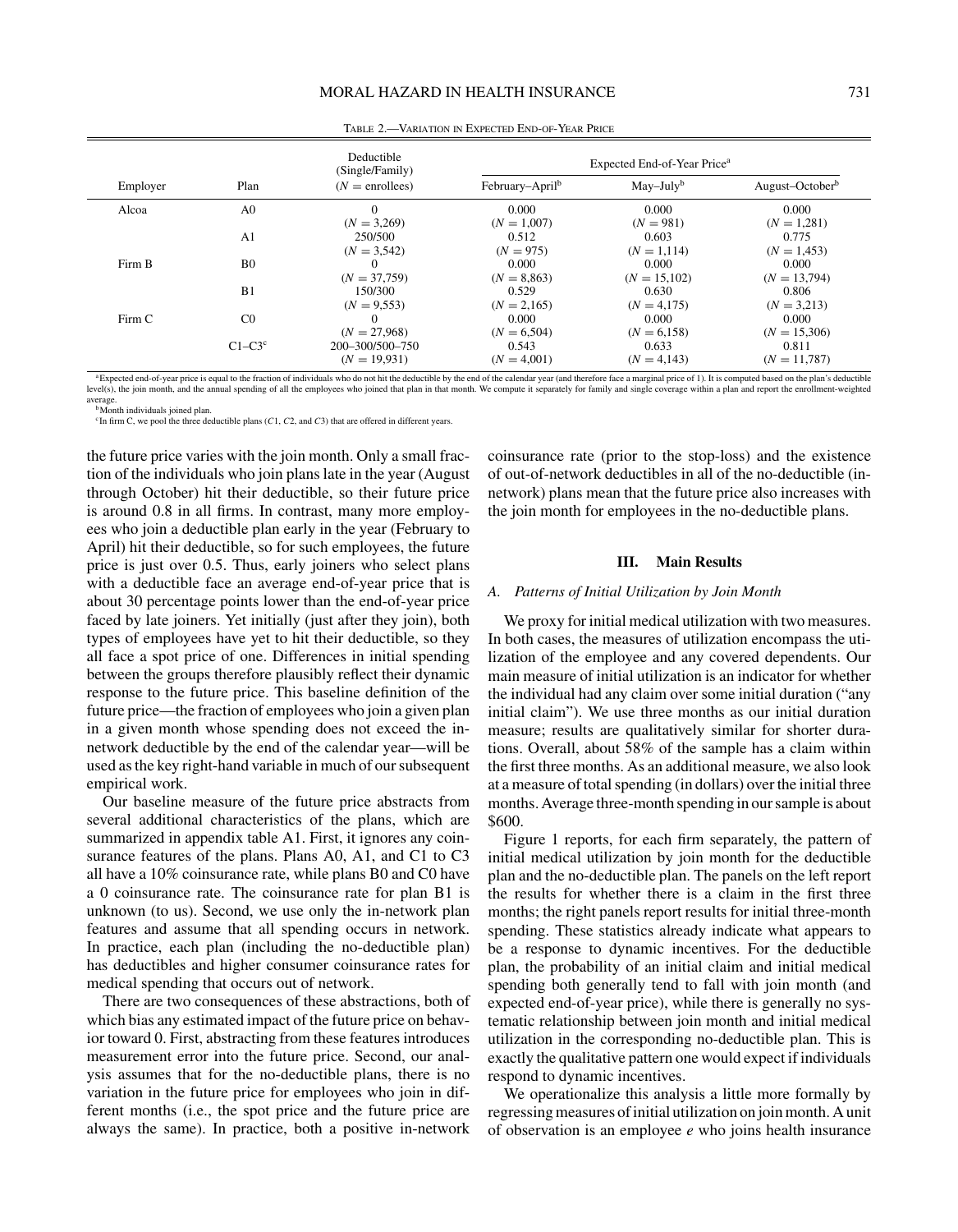|          |                | Deductible                           | Any Initial Claim <sup>a</sup> |           | Log Initial Spending $b$ |           |
|----------|----------------|--------------------------------------|--------------------------------|-----------|--------------------------|-----------|
| Employer | Plan           | (Single/Family)<br>$(N =$ enrollees) | <b>Difference</b><br>(1)       | DD<br>(2) | <b>Difference</b><br>(3) | DD<br>(4) |
| Alcoa    | A <sub>0</sub> | $\theta$                             | $-0.001$                       |           | $-0.003$                 |           |
|          |                | $(N = 3,269)$                        | (0.002)                        |           | (0.023)                  |           |
|          | A <sub>1</sub> | 250/500                              | $-0.002$                       | $-0.001$  | $-0.015$                 | $-0.012$  |
|          |                | $(N = 3,542)$                        | (0.004)                        | (0.004)   | (0.021)                  | (0.027)   |
| Firm B   | B <sub>0</sub> | $\Omega$                             | $-0.006$                       |           | $-0.015$                 |           |
|          |                | $(N = 37,759)$                       | (0.001)                        |           | (0.007)                  |           |
|          | B1             | 150/300                              | $-0.016$                       | $-0.010$  | $-0.091$                 | $-0.075$  |
|          |                | $(N = 9,553)$                        | (0.004)                        | (0.003)   | (0.026)                  | (0.025)   |
| Firm C   | C <sub>0</sub> | $\Omega$                             | $-0.0004$                      |           | $-0.004$                 |           |
|          |                | $(N = 27.968)$                       | (0.002)                        |           | (0.013)                  |           |
|          | $C1-C3$        | 200-300/500-750                      | $-0.0043$                      | $-0.0039$ | $-0.027$                 | $-0.022$  |
|          |                | $(N = 19.931)$                       | (0.0021)                       | (0.0018)  | (0.012)                  | (0.010)   |

Table 3.—Relationship between Initial Medical Utilization and Join Month

The table reports coefficients (and standard errors in parentheses) from regressing a measure of initial medical care utilization (defined in the top row) on join month (which ranges from 2, for February, to 10, for October). Columns 1 and 3 report the coefficient on join month separately for each plan, based on estimating equation (2). The regressions also include an indicator variable for coverage tier (single versus family).<br>Column include plan by coverage tier fixed effects and join month fixed effects. Standard errors are clustered on join month by coverage tier.

aThe dependent variable is an indicator for at least one claim made by the employee or any covered family members within the first three months in the plan.

 $b$ The dependent variable is  $log(s + 1)$ , where *s* is the total medical spending of the employee and any covered family members in their first three months in the plan.

plan *j* during calendar month *m*. As mentioned, we limit attention to employees who join new plans between February and October, so  $m \in \{2, \ldots, 10\}$ . As a result, all of our comparisons of patterns of initial utilization by join month, both within and across plans, are among a set of employees who are new to their plan.

The simplest way by which we can implement our strategy is to look within a given health plan that has a positive deductible and regress a measure of initial medical utilization  $y_e$  on the join month  $m_e$  and possibly a set of controls  $x_e$ , so that

$$
y_e = \beta_j m_e + x'_e \gamma + u_e. \tag{2}
$$

Absent any confounding influences of join month on *ye*, we would expect an estimate of  $\beta$ <sub>*j*</sub> = 0 for deductible plans if individuals respond only to the spot price of care and β*<sup>j</sup> <* 0 if individuals do not. We include an additional covariate for whether the employee has family (as opposed to single) coverage to account for the fact that the deductible varies within a plan by coverage tier (see table 1) and that there naturally exist large differences in average medical utilization in family versus single coverage plans.

We analyze two different dependent variables. "Any initial claim" is a binary variable for whether the insured had any claim in the first three months. "Log initial spending" is defined as  $log(s + 1)$ , where *s* is total medical spending (in dollars) by the insured during his first three months in the plan. Given that medical utilization is highly skewed, the log transformation helps in improving precision and reducing the effect of outliers.11 Columns 1 and 3 of table 3 report results from estimating equation (2) on these two dependent variables, separately for each plan. The key right-hand-side variable is the join month, enumerated from 2 (February) to 10 (October). In plans that have a deductible (A1, B1, and C1–C3), dynamic considerations would imply a negative relationship between join month and initial medical utilization. The results show exactly this qualitative pattern.

# *B. Patterns of Initial Utilization by Join Month for Deductible verse No-Deductible Plans*

If seasonality in medical utilization is an important factor, it could confound the interpretation of the estimated relationship we have just discussed. For example, if claim propensity in the spring is greater than claim propensity in the summer due to, say, seasonal flu, then we may incorrectly attribute the decline in spot utilization for late joiners as a response to dynamic incentives. To address such concerns about possible confounding differences across employees who join plans at different months of the year, we use as a control group employees within the same firm who join the health insurance plan with no deductible in different months. As discussed earlier, such employees are in a plan in which the spot price and future price are roughly the same, so that changes in their initial utilization over the year (or lack thereof) provide a way to measure and control for factors that influence initial utilization by join month that are unrelated to dynamic incentives.

Columns 1 and 3 of table 3, discussed earlier, also show the plan-level analysis of the relationship between initial medical utilization and join month for the no-deductible plans (*A*0, *B*0, and *C*0).12 The coefficient on join month for the no-deductible plans tends to be much smaller than the

<sup>11</sup> While conceptually a concave transformation is therefore useful, we have no theoretical guidance as to the "right" functional form. Any transformation therefore (including the one we choose) is ad hoc, and we simply choose one that is convenient and easy to implement. We note, however, that Box-Cox analysis of the  $s + 1$  variable suggests that a log transformation is appropriate.

<sup>&</sup>lt;sup>12</sup> The table reports average effects across the year. Figure 1 provided the graphical analog. Table 2 shows that the number of observations (new employees) is not uniform over the year; thus the regression results, especially in the context of Firm C, are affected more strongly by the late-in-the-year utilization patterns.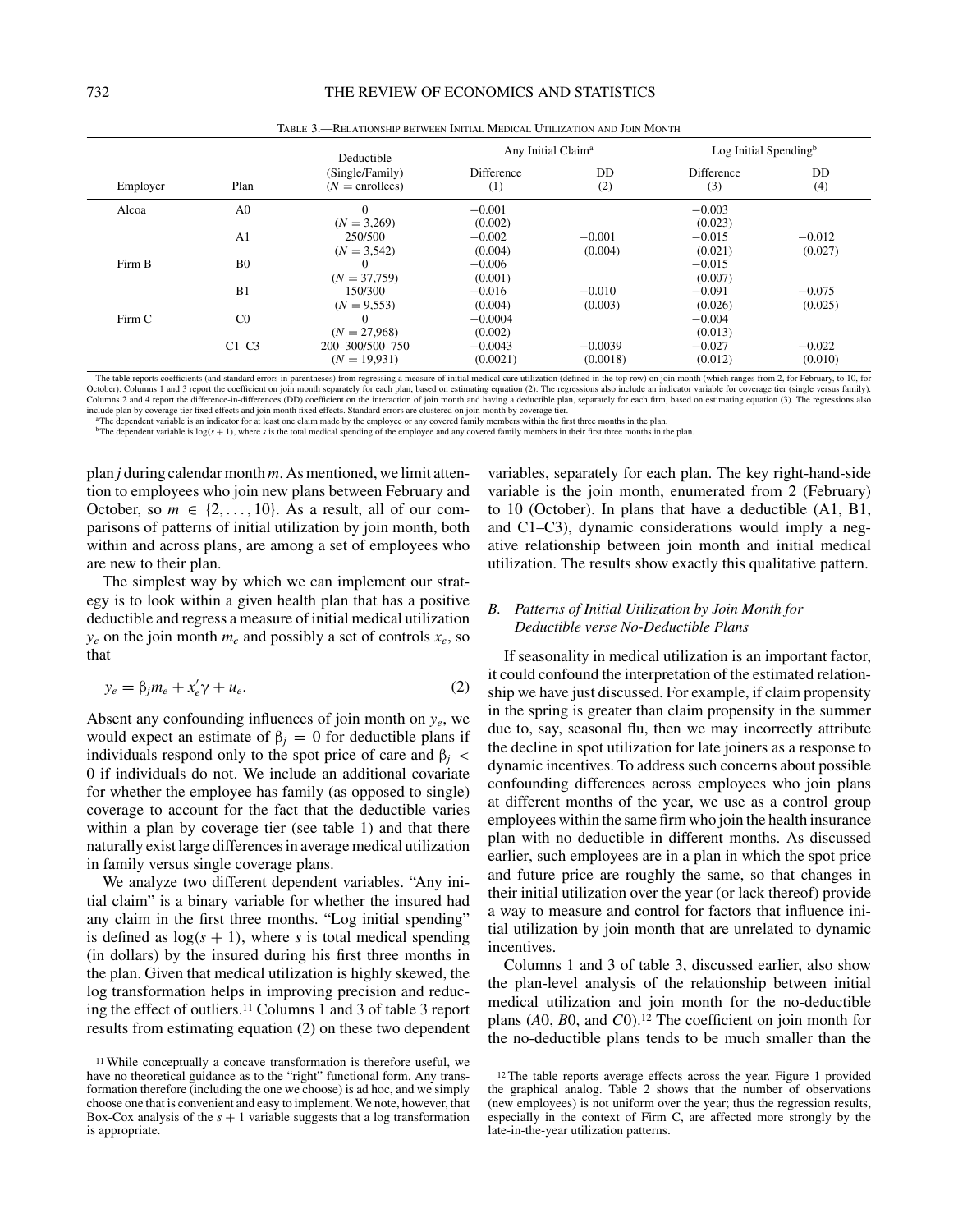coefficient for the deductible plan in the same firm (and is often statistically indistinguishable from 0). This suggests that the difference-in-difference estimates of the pattern of spending by join month in deductible plans relative to the analogous pattern in no-deductible plans will look very similar to the patterns in the deductible plans. Indeed, this is what we find, as reported in columns 2 and 4 of table 3, which report this difference-in-difference analysis in which the no-deductible plan (within the same firm) is used to control for the seasonal pattern of initial utilization by join month in the "absence" of dynamic incentives. Specifically, the difference-in-differences specification is

$$
y_e = \beta' m_e D_j + \mu_j + \tau_m + x'_e \gamma' + \nu_e,
$$
\n(3)

where  $\mu_j$  are plan fixed effects,  $\tau_m$  are join-month fixed effects, and  $D_i$  is a dummy variable that is equal to 1 when  $j$ is a deductible plan. The plan fixed effects (the  $\mu$ <sup>'</sup>s) include separate fixed effects for each plan by coverage tier (family or single) since the coverage tier affects the deductible amount (see table 1). Again, our coefficient of interest is  $\beta'$ , where  $\beta' = 0$  would be consistent with the lack of response to dynamic incentives, while  $\beta' < 0$  is consistent with health care utilization decisions responding to dynamic incentives. Since we are now pooling results across plans (deductible and no-deductible plans), the parameter of interest  $β'$  no longer has a *j* subscript.

The results in table 3 indicate that except at Alcoa, where we have much smaller sample sizes, the differencein-difference estimates for each firm provide statistically significant evidence of a response to dynamic incentives. For example, in firm B, we find that enrollment a month later in a plan with a (\$150 or \$300) deductible relative to enrollment a month later in a plan with no deductible is associated with a 1 percentage point decline in the probability of any claim in the first three months and an 8% decline in medical expenditure over the same period. In firm C, these numbers are somewhat lower: a 0.4 percentage point decline and a 2% decline, respectively.

Of course, employees who self-select into a no-deductible plan are likely to be sicker and to use medical care more frequently than employees who select plans with a deductible (due to both selection and moral hazard effects). Indeed, table 1 shows that there are, not surprisingly, some observable differences between employees within a firm who choose the no-deductible option instead of the deductible option. Our key identifying assumption is that while initial medical utilization may differ on average between employees who join deductible plans and those who join no-deductible plans, the within-year pattern of initial utilization by join month does not vary based on whether the employee joined the deductible or no-deductible plan except for dynamic incentives. In other words, we assume that any differences in initial utilization between those who join the no-deductible plan and the deductible plan within a firm can be controlled for by a single (join-month invariant) dummy variable. We return to this below, when we discuss possible threats to this identifying assumption and attempt to examine its validity.

## *C. Testing the Relationship between Expected End-of-Year Price and Initial Utilization*

The above analyses suggest that individuals' initial medical utilization responds to their contract duration, and does so differentially by the nature of the contract. To more directly investigate this relationship, as well as to enhance comparability across firms, we map the contract duration of a given contract into a measure of the expected end-of-year price *p<sup>f</sup>* defined earlier (recall equation [1] for a definition, and table 2 for summary statistics).13 We then analyze a variant of the difference-in-difference analysis (equation [3]) in which we replace the deductible interacted with the join month variable (*meDj*) with the expected end-of-year price variable. The estimating equation is thus modified to *ye* =  $\widetilde{B}'p_{jm}^{f} + \widetilde{\mu}_{j} + \widetilde{\tau}_{m} + x_{e}^{\prime}\widetilde{\gamma}' + \widetilde{\nu}_{e}$ <br>*y<sub>e</sub>* =  $\widetilde{\beta}'p_{jm}^{f} + \widetilde{\mu}_{j} + \widetilde{\tau}_{m} + x_{e}^{\prime}\widetilde{\gamma}' + \widetilde{\nu}_{e}$ 

estimating equation is thus modified to  
\n
$$
y_e = \tilde{\beta}' p_{jm}^f + \tilde{\mu}_j + \tilde{\tau}_m + x_e' \tilde{\gamma}' + \tilde{\nu}_e,
$$
\n(4)  
\nwhere (as before)  $\tilde{\mu}_j$  are plan (by coverage tier) fixed effects

 $y_e$ <br>where<br>and  $\tilde{\tau}_i$ and  $\tilde{\tau}_m$  are join-month fixed effects. This transformation also aids in addressing the likely nonlinear effect of join month on both expected end-of-year price and expected utilization. Table 2 indicates that, indeed, our measure of the end-of-year price varies nonlinearly over time.

The future price variable is constructed based on the observed spending patterns of people who join a specific plan (and coverage tier) in a specific month, while our dependent variable is a function of that spending for an individual in that plan and enrollment month. This raises three related issues for interpreting the coefficient on the future price in equation (4) as the causal effect of the future price on initial medical utilization. The first issue is the mechanical relationship between the future price (our key right-hand-side variable) and initial health care utilization (the dependent variable): higher initial spending of individuals who enroll in a given plan in a given month would make them more likely to hit the deductible by the end of the year, and thus mechanically make our measure of future price lower. This will bias our estimate of the impact of the future price on utilization away from 0. A second issue is a standard reflection bias concern. The future price is calculated based on the total spending of the set of people who enroll in a given plan in a given month, and the dependent variable is the initial spending of a given person who enrolled in the plan in that month. This problem is more acute the smaller is the sample size of people enrolling in a given plan in a given month (and thus the larger the contribution of the individual to the plan-month mean total spending). A final issue is the potential for common shocks. If there is

<sup>13</sup> If individuals are risk neutral, this is the only moment of the dynamic incentives that should matter for their utilization decisions. In practice, individuals may not be risk neutral and other moments of the end-of-year price may affect initial utilization. Limiting our analysis to the impact of the expected end-of-year price can therefore bias us against rejecting the null of no response to dynamic incentives.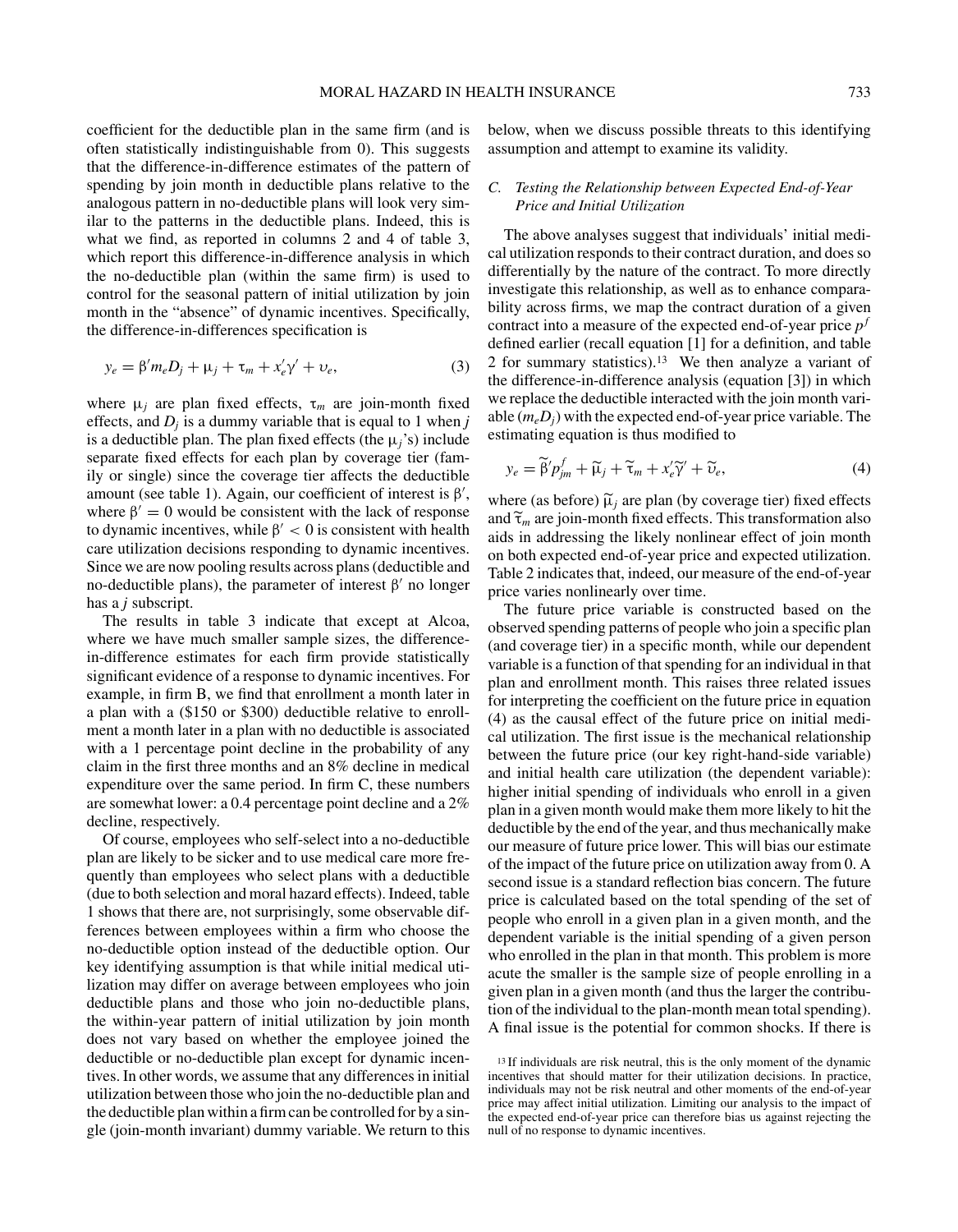a shock to health or spending that is specific to individuals enrolling in a specific plan in a specific month (e.g., the flu hits particularly virulently those who enroll in a particular plan in a different month), this introduces an omitted variable that is driving both the calculated future price and initial drug use.

To address all three of these concerns, we estimate an instrumental variable version of equation (4) in which we instrument for the future price with a simulated future price. In principle, the join month interacted with the deductible would be a valid instrument (and in this sense table 3 can be seen as presenting a set of "reduced form" results). Our simulated future price is simply a nonlinear function of join month and deductible. Like the future price, the simulated future price is computed based on the characteristics of the plan (by coverage tier) chosen and the month joined. However, unlike the future price, which is calculated based on the spending of people who joined that plan (by coverage tier) that month, the simulated future price is calculated based on the spending of all employees in that firm and coverage tier in our sample who joined either the deductible or no-deductible plan, regardless of join month. Specifically, for every employee in our sample in a given firm and coverage tier (regardless of plan and join month), we compute their monthly spending for all months that we observe them during the year that they join the plan, creating a common monthly spending pool. We then simulate the future price faced by an employee in a particular plan and join month by drawing (with replacement) 110,000 draws of monthly spending from this common pool, for every month for which we need a monthly spending measure.14 For each simulation we then compute the expected end-of-year price based on the draws. By using a common sample of employee spending that does not vary with plan or join month, the instrument is "purged" of any potential variation in initial medical utilization that is correlated with plan and join month, in very much the same spirit as Currie and Gruber's (1996) simulated Medicaid eligibility instrument. An additional attraction of this IV strategy is that it helps correct for any measurement error in our calculated future price (which would bias the coefficient toward 0). On net, therefore, the OLS estimate may be biased upward or downward relative to the IV estimate.

The first three rows of table 4 report, separately for each firm, the results of estimating equation (4) by OLS and IV. As would be expected, the first stage is very strong. The results consistently show a negative relationship between the future price and our measures of initial medical use. The results are statistically insignificant for Alcoa, but almost always statistically significant for firms B and C (where the sample sizes are much bigger). The IV estimates tend to be smaller than the OLS estimates, suggesting that on net, the OLS estimates

Table 4.—Relationship between Initial Medical Utilization and Expected End-of-Year Price

| ЕЛЕСТЕР ЕРРОГ<br><b>ILAN I NICL</b> |         |                                |                             |                                   |                             |  |  |  |
|-------------------------------------|---------|--------------------------------|-----------------------------|-----------------------------------|-----------------------------|--|--|--|
|                                     |         | Any Initial Claim <sup>a</sup> |                             | Log Initial Spending <sup>b</sup> |                             |  |  |  |
| Sample                              | N       | <b>OLS</b><br>(1)              | IV<br>(2)                   | OLS<br>(3)                        | IV<br>(4)                   |  |  |  |
| Alcoa                               | 6.811   | $-0.09$<br>(0.07)              | $-0.03$<br>(0.09)           | $-0.76$<br>(0.51)                 | $-0.33$<br>(0.63)           |  |  |  |
| Firm B                              | 47,312  | $-0.22$<br>(0.07)              | $-0.22$<br>(0.06)           | $-1.73$<br>(0.54)                 | $-1.70$<br>(0.51)           |  |  |  |
| Firm C                              | 47.899  | $-0.10$                        | $-0.09$                     | $-0.81$                           | $-0.37$                     |  |  |  |
| Pooled                              | 102,022 | (0.04)<br>$-0.14$<br>(0.04)    | (0.05)<br>$-0.13$<br>(0.04) | (0.37)<br>$-1.08$<br>(0.29)       | (0.24)<br>$-0.78$<br>(0.27) |  |  |  |

The table reports coefficients (and standard errors in parentheses) from regressing a measure of initial medical care utilization (defined in the top row) on the expected end-of-year price, computed for each plan (by coverage tier) and join month. Columns 1 and 3 report the OLS coefficient on expected end-of-year price  $(p<sup>f</sup>)$  from estimating equation (4); these regressions include plan by coverage tier fixed effects and join month fixed effects. In the bottom row, we estimate this by pooling the data from all firms and plans, where, in addition to the plan-by-coverage tier and join month fixed effects, these regressions now also include firm-by-join-month fixed effects. Standard errors are clustered on join month by coverage tier by firm. Columns 2 and 4 report IV estimates of the same regressions, where we use a simulated end-of-year price as an instrument for the expected end-of-year price (see the text for details). For the pooled regression (bottom row), the coefficient on the instrument in the first stage is 0.56 (standard error 0.024); the *F*-statistic on the instrument is 524. For the individual firm regressions, the coefficient on the instrument in the first stage ranges between 0.49 and 0.71, is always statistically significant, and has an *F*-statistic above 400.<br><sup>a</sup>The dependent variable is an indicator for at least one claim made by the employee or any covered

family members within the first three months in the plan.<br><sup>b</sup>The dependent variable is  $log(s + 1)$  where *s* is the total medical spending of the employee and any

covered family members in their first three months in the plan.

are upward biased due to common shocks or endogenous spending discussed above.

Thus far, all of the analysis has been of single plans or pairs of plans within a firm. The use of future price (rather than join month) also allows us to more sensibly pool results across firms and summarize them with a single number, since the relationship between join month and future price will vary with both the level of the deductible and the employee -population. In pooling the data, however, we continue to rely on only within-firm variation. That is, we estimate *y* with both the level of the deduct<br>pulation. In pooling the data, howe<br>only within-firm variation. That is<br> $y_e = \tilde{\beta} p_{jm}^f + \tilde{\mu}_j + \tilde{\tau}_{mf} + x_e' \tilde{\gamma} + \tilde{\nu}_i$ 

on only within-IIrm variation. That is, we estimate  
\n
$$
y_e = \tilde{\beta} p_{jm}^f + \tilde{\tilde{\mu}}_j + \tilde{\tilde{\tau}}_{mf} + x_e' \tilde{\tilde{\gamma}}' + \tilde{\tilde{v}}_e,
$$
\n(5)  
\nwhere  $\tilde{\tilde{\tau}}_{mf}$  denotes a full set of join month by firm fixed

effects. The bottom row of table 4 reports the results from this regression. Once again we report both OLS and IV results.

The effect of future price in this pooled regression is statistically significant for both dependent variables. The IV estimates indicate that a 10 cent increase in the future out-ofpocket price (for every dollar of total health care spending) is associated with a 1.3 percentage point (about 2.2%) decline in the probability of an initial medical claim and a 7.8% decline in initial medical spending. Given an average expected endof-year price of about 70 cents (for every dollar of medical spending) for people in our sample who choose the deductible plan, the 2.2% decline in the probability of an initial claim suggests an elasticity of initial claiming with respect to the future price of about −0.16. The 7.8% decline in initial medical spending suggests an elasticity of initial medical spending with respect to the future price of  $-0.56$ .<sup>15</sup>

<sup>&</sup>lt;sup>14</sup> For the first month, we draw from the pool of first-month spending (since people may join the plan in the middle of the month, the first month's spending has a different distribution from other months), whereas for all other months in the plan that year, we draw from the pool (across families and months) of non-first-month spending.

<sup>15</sup> We note that the IV estimate of the impact of the future price on the first three months' spending could be biased upward since the spot price may vary across individuals over the first three months; 17% of individuals in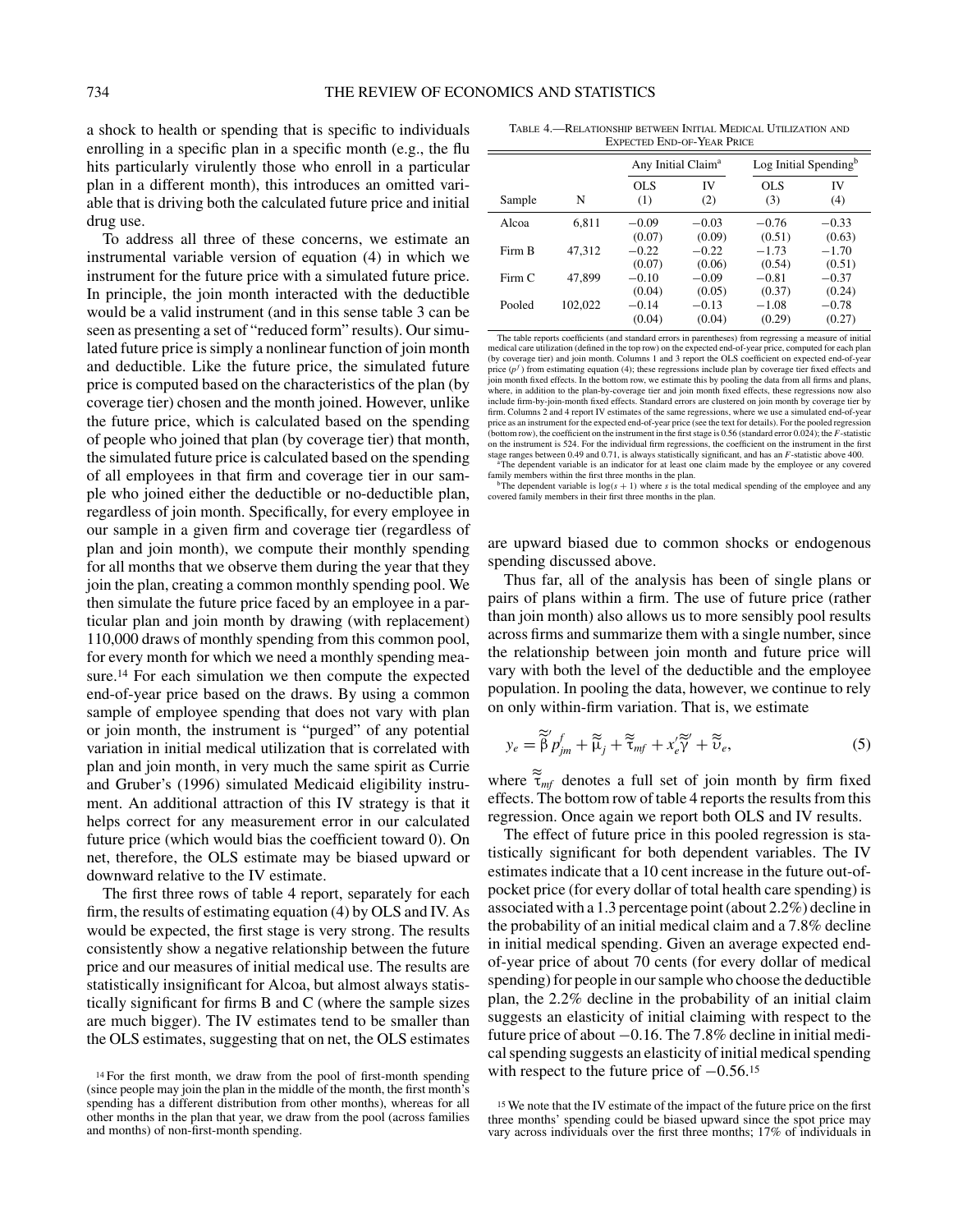We investigated the margin on which the individual's response to the future price occurs. About three-quarters of medical expenditures in our data represent outpatient spending; per episode, inpatient care is more expensive and perhaps less discretionary than outpatient care. Perhaps not surprisingly therefore, we find clear evidence of a response of outpatient spending to the future price, but we are unable to reject the null of no response of inpatient spending to the future price (appendix table A2 contains the results).

We also explored the robustness of our results to some of our modeling choices. The working paper version of this paper shows the robustness of our results to alternative functional forms for the dependent variables (Aron-Dine et al., 2012). In appendix table A3, we further show the robustness of our results to alternative choices of covariates regarding the firm and coverage tier fixed effects.

## *D. Assessing the Identifying Assumption*

The key identifying assumption that allows us to interpret the results as a rejection of the null hypothesis that health care utilization responds only to the spot price of care is that there are no confounding differences in initial medical utilization among employees by their plan and join month. In other words, any differential patterns of initial medical utilization that we observe across plans by join month are caused by differences in expected end-of-year price. This identifying assumption might not be correct if for some reason individuals who join a particular plan in different months vary in their underlying propensity to use medical care.

In particular, one might be concerned that the same response to dynamic incentives that may lead to differential medical care utilization might also lead to differential selection into a deductible compared to a no-deductible plan on the basis of join month. However, if there are additional choice or preference parameters governing insurance plan selection that do not directly determine medical utilization, there may be no reason to expect such selection, even in the context of dynamically optimizing individuals. For example, if individuals anticipate the apparently large switching costs associated with subsequent reoptimization of plan choice (as in Handel, 2013), they might make their initial, midyear plan choice based on their subsequent optimal open enrollment selection for a complete year. In such a case, we would not expect differential selection into plans by join month.

Ultimately, whether there is quantitatively important differential selection and its nature is an empirical question. The summary statistics in table 2 present some suggestive evidence that individuals may be (slightly) more likely to select the deductible plan relative to the no-deductible plan later in the year.16Quantitatively, however, the effect is trivial; joining a month later is associated with only a 0.3 percentage point increase in the probability of choosing the deductible plan, or 0.9%.17 Consistent with a lack of strategic plan selection based on join month, we did not find differential selection in employees' plan choices in their second year at the firm out of the deductible plan relative to the no-deductible plan by join month.18 Nor did we find systematic differences in observable characteristics (i.e., age and gender) of individuals joining a deductible versus no-deductible plan by join month (shown in appendix table A4). Relatedly, row 2 of table 5 shows that our results are not sensitive to adding controls for the observable demographic characteristics of the employees: employee age, gender, and join year (see table 1).19

As another potential way to investigate the validity of the identifying assumption, we implement an imperfect placebo test by reestimating our baseline specification, equation (5), with the dependent variable as the "initial" medical utilization in the second year the employee is in the plan. In other words, we continue to define "initial medical utilization" relative to the join month (so that the calendar month in which we measure initial medical utilization varies in the same way as in our baseline specification across employees by join month), but we now measure it in the second year the employee is in the plan. For example, for employees who joined the plan in July 2004, we look at their medical spending from July through September 2005. In principle, when employees are in the plan for a full year, there should be no effect of join month (of the previous year) on their expected end-of-year price, and therefore no difference in initial utilization by join month across the plans. In practice, the test suffers from the problem that the amount of medical care consumed in the join year could influence (either positively or negatively) the amount consumed in the second year, either because of intertemporal substitution (which could generate negative serial correlation) or because medical care creates demand for further care (e.g., follow-up visits or further tests), which could generate positive serial correlation.

deductible plans spend past the deductible in the first three months. This is not a problem when the dependent variable is whether the individual has a first claim (since the spot price is the same for all individuals within a plan at the time of first claim). In practice, moreover, any upward bias is likely unimportant quantitatively. We estimate a virtually identical response to the future price when the dependent variable is based on two-month (instead of three-month) spending, even though the fraction hitting the deductible within the initial utilization period (and therefore the likely magnitude of the bias) drops by almost half. Moreover, there is no noticeable trend in the likelihood of hitting the deductible within the first three months by the join month. Hitting the deductible within a short time after enrollment therefore appears to be primarily determined by large and possibly nondiscretionary health shocks rather than an endogenous spending response to the future price.

<sup>16</sup> Over the three join quarters shown in table 2, the share joining the deductible plan varies in Alcoa from 0.49 to 0.53 to 0.53, in firm B from 0.20 to 0.22 to 0.19, and in firm C from 0.38 to 0.40 to 0.44.

<sup>&</sup>lt;sup>17</sup> We regressed an indicator variable for whether the employee chose a deductible plan on the employee's join month (enumerated, as before, from 2 to 10), together with a dummy variable for coverage tier and firm fixed effects to parallel our main specification. The coefficient on join month is 0.0034 (SE 0.0018).

<sup>18</sup> On average, only about 4% of employees change their plan in the second year, which is consistent with low rates of switching found in other work (Handel, 2013).

<sup>19</sup> In keeping with the "within-firm" spirit of the entire analysis, we interact each of these variables with the firm fixed effects.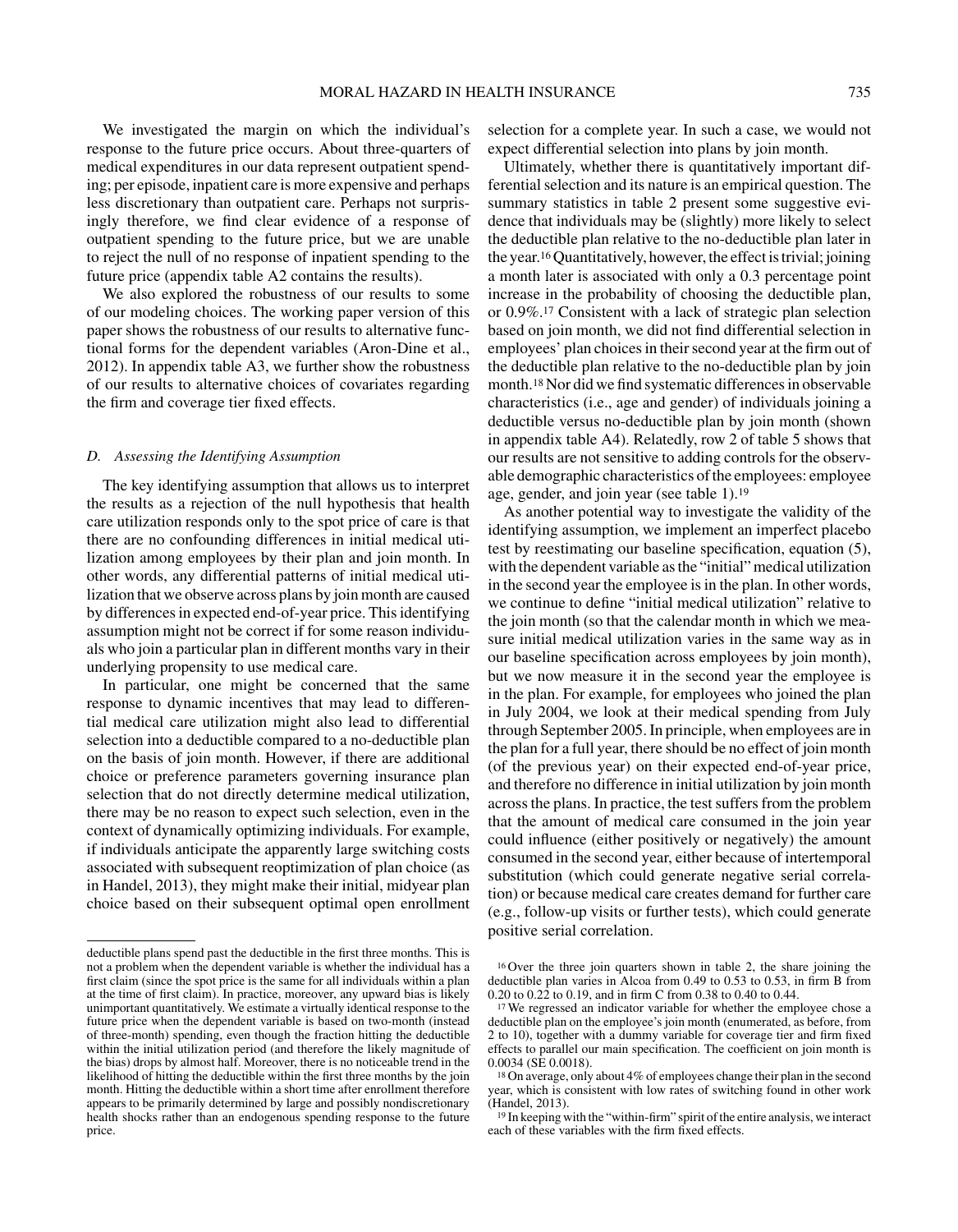|   |                                                          |         | Any Initial Claim               |                  | Initial Spending           |                  |
|---|----------------------------------------------------------|---------|---------------------------------|------------------|----------------------------|------------------|
|   | Specification                                            | N       | Coefficient on $pJ$<br>$^{(1)}$ | <b>SE</b><br>(2) | Coefficient on $pJ$<br>(3) | <b>SE</b><br>(4) |
|   | Baseline                                                 | 102,022 | $-0.126$                        | (0.039)          | $-0.78$                    | (0.27)           |
|   | 2 Control for demographics                               | 102.014 | $-0.097$                        | (0.034)          | $-0.66$                    | (0.24)           |
|   | Only those who remain<br>for 2nd year                    | 64,398  | $-0.131$                        | (0.043)          | $-0.96$                    | (0.33)           |
| 4 | Dependent Variable measured<br>in 2nd year               | 64.398  | 0.003                           | (0.037)          | 0.03                       | (0.28)           |
|   | Dependent Variable measured<br>January–March of 2nd year | 64.398  | $-0.032$                        | (0.035)          | $-0.33$                    | (0.25)           |

Table 5.—Robustness and Specification Checks

The table reports results from alternative analyses of the relationship between initial medical utilization and expected end-of-year price. We report the coefficient on expected end-of-year price  $(p^{f})$  from estimating equation (4) by IV; we use a simulated end-of-year price as an instrument for the expected end-of-year price (see text for more details). Row 1 shows the baseline results reported in the bottom row of table 4. Alternative rows report single deviations from this baseline as explained below. In row 2, we add controls for age, gender, and start year (as well as interactions of each of those with the firm fixed effects) to the baseline specific In row 3, we estimate the baseline specification on a smaller sample of employees who remain in the firm for the entire subsequent year. In row 4, we estimate the baseline specification on this same sample, but defining the dependent variable based on utilization in the same three months of the subsequent year (i.e., their first full year in the firm). And in row 5, we estimate the baseline specification on this same sample but now define the dependent variable based on utilization in January to March of the first full year in the firm.

Row 3 of table 5 shows the baseline results limited to the approximately 60% of the employees who remain at the firm for the entire second year**.** We continue to find a statistically significant negative relationship between the future price and initial medical use in this smaller sample. For this subsample of employees, row 4 shows that when we measure initial utilization in the same three months of the second year, we find no statistically significant relationship between the future price and this alternative dependent variable; the point estimates are in fact positive and one to two orders of magnitude smaller than our baseline estimates. We interpret this as supportive of the identifying assumption.

Finally, in row 5 we investigate the extent to which the decrease in utilization in response to a higher future price represents intertemporal substitution of medical spending to the next year. Such intertemporal substitution would not be a threat to our empirical design—indeed, it might be viewed as evidence of another form of response to dynamic incentives but it would affect the interpretation of our estimates and is of interest in its own right. We therefore rerun our baseline specification but now with the dependent variables measured in January to March of the second year. The results indicate that individuals who face a higher future price (and therefore consume less medical care) also consume less medical care in the beginning of the subsequent year, although the results are not statistically significant and are substantially smaller than our baseline estimates. This suggests that intertemporal substitution, in the form of postponement of care to the subsequent calendar year, is unlikely to be the main driver of the estimated decrease in care associated with a higher future price.

## **IV. Complementary Evidence from Medicare Part D**

To further validate the main finding and the more general applicability of the empirical strategy, we provide complementary evidence of the role of dynamic incentives among elderly individuals enrolled in Medicare Part D prescription drug plans.

Medicare provides medical insurance to the elderly and disabled. Medicare Part D, which was introduced in 2006, provides prescription drug coverage. Enrollees in Part D can choose among different prescription drug plans, with different plan features and premiums, offered by private insurers. The key institutional feature that generates variation in the contract length is similar to the one we have exploited so far. Medicare Plan D provides annual coverage, which resets every January.20 Most individuals become eligible for Part D coverage in the beginning of the month that they turn 65 (CMS, 2011), so during their first year in Medicare, individuals' coverage duration varies primarily due to variation in birth month.

Like employer-provided health insurance plans, prescription drug insurance plans in Part D create highly nonlinear budget sets, so that variation in the contract length in turn creates variation in the future price. In the spirit of the prior analysis, we can compare initial drug use for individuals who face the same spot price but different future prices for a reason that is plausibly unrelated to prescription drug use. Specifically, individuals who newly enroll in a given Part D plan when they turn 65 face the same initial spot price for drugs. However, because the insurance contract resets at the end of each calendar year, different individuals in the same Part D plan face different future prices depending on which month of the year they turn 65 and enroll in Part D. Furthermore, the sign and magnitude of the relationship between the month in which the individual joins the plan and the future price will vary depending on the type of plan.

Indeed, a particularly attractive feature of the Part D plans is that, unlike typical employer-provided health insurance contracts, in some plans, the future price is increasing in join month, while in others it is decreasing. For example, in the government-defined standard benefit design for 2008, the individual initially pays for all expenses out of pocket, until she has spent \$275, at which point she pays only 25%

<sup>20</sup> As in the employer-provided context, Medicare Part D choices are made during the open enrollment period in November and December of each year, and unless a specific qualifying event occurs, individuals cannot switch plans during the year.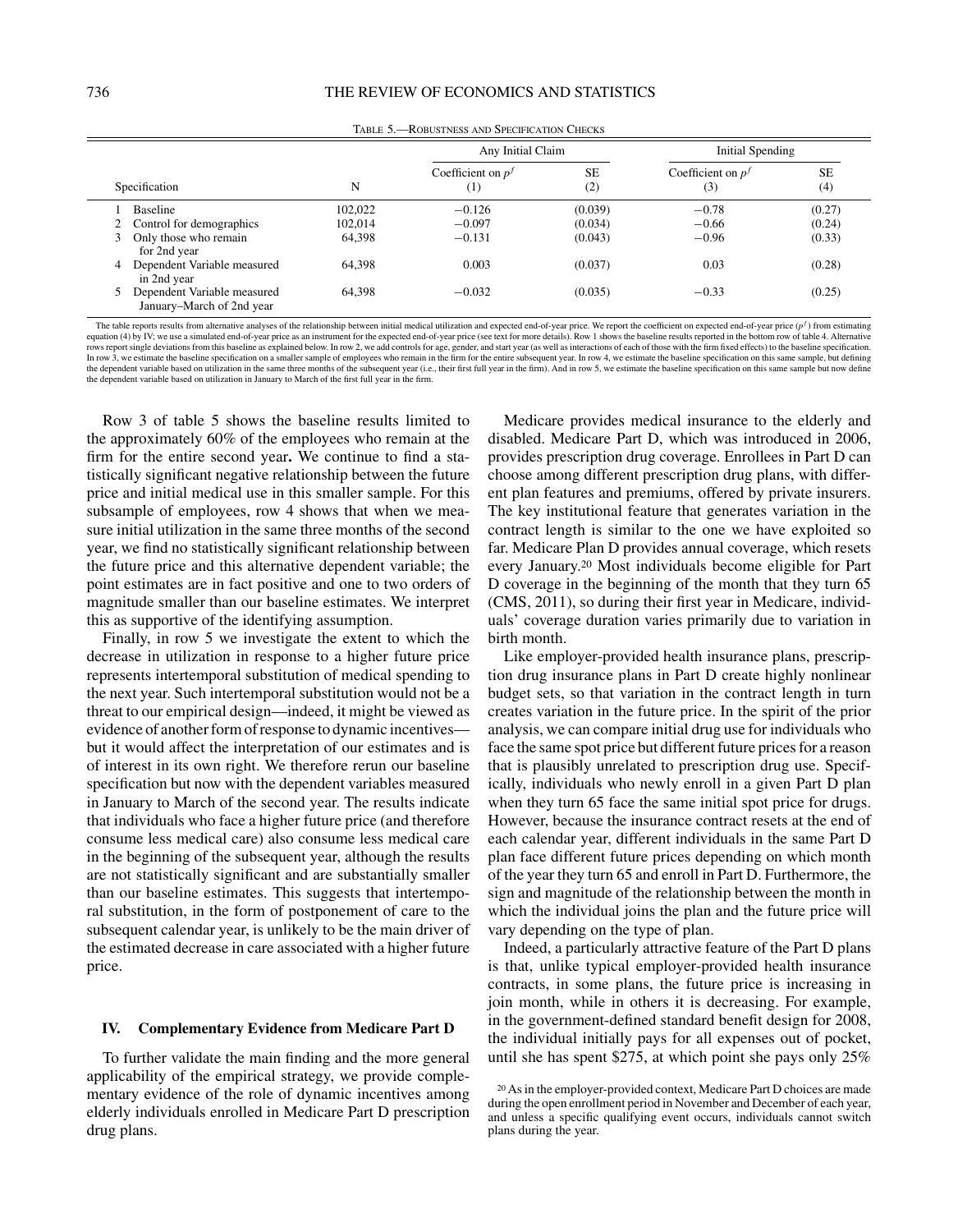Figure 2.—Probability of Initial Claim and Expected End-of-Year Price by Enrollment Month



The figure graphs the pattern of expected end-of-year price and of any initial drug claim by enrollment month for individuals in Medicare Part D during their first year of eligibility (once they turn age 65). We graph results separately for individuals in deductible and no-deductible plans. We calculate the expected graph results separately for individuals in deductible and no-deductible plan end-of-year price separately for each individual based on plan and birth month, using all other individuals who enrolled in the same plan that month. The fraction with initial claim is measured as the share of individuals (by plan type and enrollment month) who had at least one claim over the first three months. The online appendix provides more details on the construction of variables used in this figure.  $N =$ 137,536 ( $N = 108,577$  for no-deductible plans and  $N = 28,959$  for deductible plans).

of subsequent drug expenditures until her total drug spending reaches \$2,510. At this point the individual enters the famed "doughnut hole," or the gap, within which she must once again pay for all expenses out of pocket, until total drug expenditures reach \$5,726, the amount at which catastrophic coverage sets in and the marginal out-of-pocket price of additional spending drops substantially, to about 7%. In this plan, given the empirical distribution of drug spending, the end-of-year price is rising with enrollment month, since a shorter contract length means less chance to spend past the deductible into the lower-cost sharing arm. However, many individuals buy plans with no deductible, and here the expected end-of-year price tends to decline with join month since a shorter contract length creates less time to spend into the higher-cost sharing doughnut hole.

To operationalize the strategy, we use a 20% random sample of all Medicare Part D beneficiaries in 2007 through 2009. We observe the cost-sharing characteristics of each beneficiary's plan, as well as detailed claim-level information on any prescription drugs purchased. We also observe basic demographic information (including age, gender, and eligibility for various programs tailored to low income individuals). Given the identification strategy, our analysis is limited to 65-year-olds who enroll between February and October. We make a number of other sample restrictions, including limiting to individuals who are in stand-alone prescription drug plans and are not dually eligible for Medicaid or other low-income subsidies. These restrictions are described in more detail in the appendix. Our analysis sample consists of about 138,000 beneficiaries.

Figure 2 summarizes the main empirical result graphically. We show the pattern of expected end-of-year price and initial drug use by enrollment month separately for beneficiaries in two groups of plans: deductible and no-deductible plans. The expected end-of-year price depends on the cost-sharing features of the beneficiary's plan, the number of months of the contract, and the individual's expected spending. We measure initial drug use by whether the individual had a claim in the first three months of coverage.

Once again, the patterns of initial use by enrollment month present evidence against the null of no response to the dynamic incentives. In deductible plans, where the future price is increasing with enrollment month, initial utilization is decreasing with enrollment month. By contrast, in the nodeductible plan, where the future price is decreasing with enrollment month, the probability of an initial claim does appear to vary systematically with the enrollment month. A difference-in-difference comparison of the pattern of initial drug use by enrollment month for people in plans in which the future price increases with enrollment month relative to people in plans in which the future price decreases with enrollment month thus suggests that initial use is decreasing in the expected end-of-year price. The appendix provides more detailed and formal analyses that follow the same structure as the main analysis in the employer-provided context. We estimate a statistically significant elasticity of initial prescription drug claims with respect to the future price. Our estimated elasticity is about  $-0.25$ , which is qualitatively similar to the −0.16 estimate for initial medical claims we estimated in the main analysis.

## **V. Discussion**

Our results show that individuals' decisions regarding medical utilization respond to the dynamic incentives associated with the nonlinear nature of health insurance contracts. This jointly indicates that individuals understand something about the nonlinear pricing schedule they face and that they take account of the future price in making current medical decisions. One clear implication of our results is that assuming that the spot price associated with a given medical treatment is the only relevant price may be problematic, and that ignoring the dynamic incentives associated with nonlinear contracts may miss an important component of the story in many contexts. But then what? How should we take into account the dynamic incentives in analyzing moral hazard effects of health insurance? In this section we offer some general discussion and guidance on the topic.

## *A. A Single Elasticity Estimate May Not Be Enough*

A natural reaction to our findings might be that researchers should estimate the response of health care utilization to the future price. This is, however, unlikely to be a satisfactory solution. First, defining the future price is itself a somewhat delicate task; it would require modeling individuals' expectations about their health shocks over the coming year and deciding what moments of the distribution of possible end-of-year prices are relevant to the individual's decisions.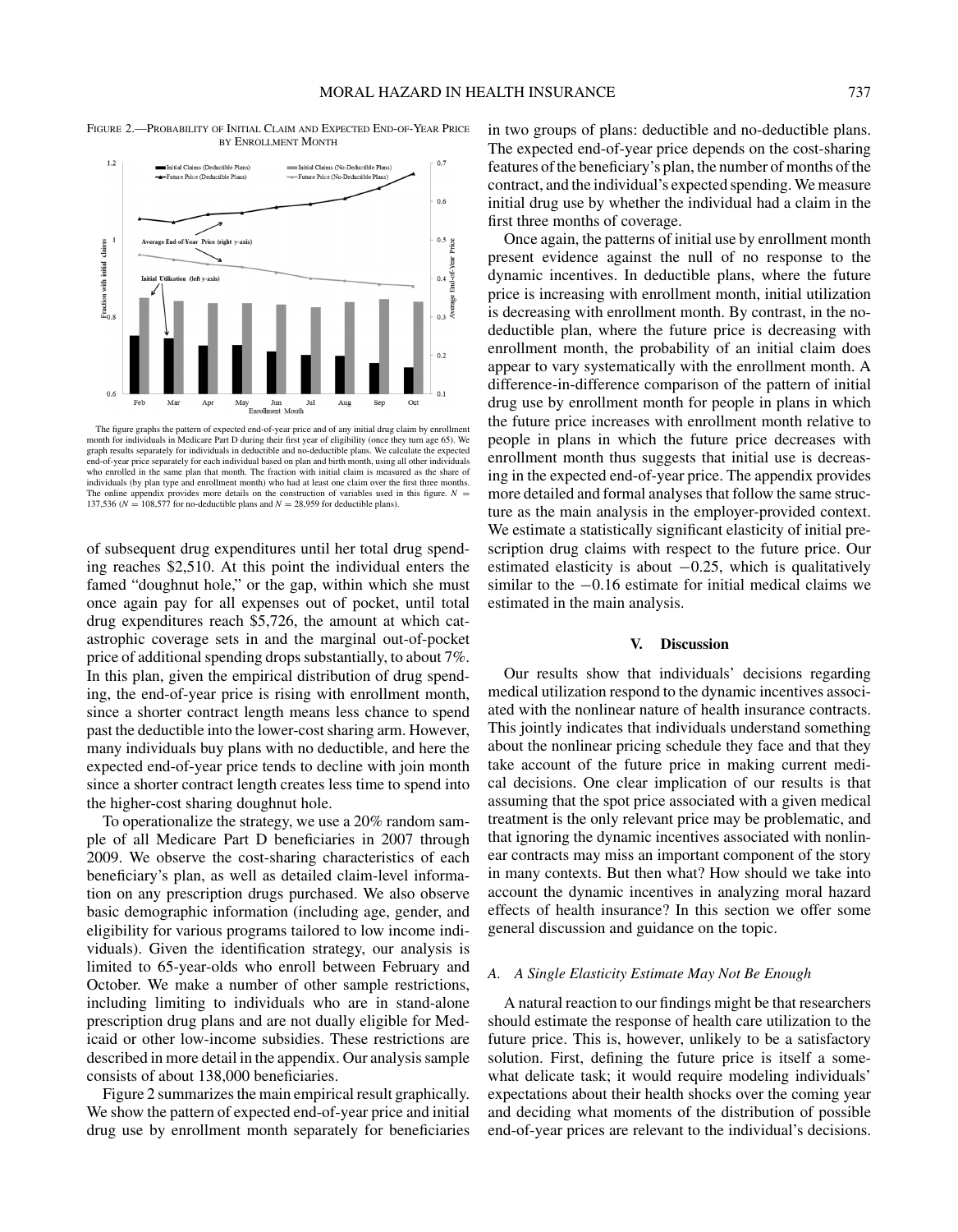For the empirical work above, we defined the future price as the expected end-of-year price, with expectations taken over all individuals in the same plan and join month. This imposed the (strong) assumptions that individuals have no private information about their health shocks and that they are risk neutral. In the context of our empirical exercise above, which is focused on testing a null, if these assumptions are invalid, they would generally bias us against rejecting the null hypothesis that individuals do not respond to dynamic incentives in their health care utilization decisions. However, for further empirical work that attempts to quantify the moral hazard response, trying to get such assumptions right, or investigating sensitivity to them, becomes more important.

A second issue with estimating the response of health care utilization to the future price is that so far, all we have done is reject the null that individuals respond only to the spot price. We have not established that individuals respond only to the (correctly defined) future price. Individuals would respond only to the future price if they fully understood the budget set they face, they were completely forward looking, and they were not liquidity constrained. To the extent that these requirements are not fully met, individuals' decisions regarding health care utilization likely reflect responses to both the spot prices and the (correctly defined) future price, and analysis of the price response should take both into account. That is, a single elasticity estimate, regardless of how carefully and credibly it is estimated, would be insufficient to inform a counterfactual exercise

When individuals respond to both spot and future prices, the researcher confronts some trade-offs in how to proceed with analysis of moral hazard effects in health insurance. One option is to write down and estimate a complete model of primitives that govern how an individual's medical care utilization responds to the entire nonlinear budget set created by the health insurance contract. This would require, among other things, estimating the individual's beliefs about the arrival rate of medical shocks over the year, his discount rate of future events, and his willingness to trade off health and medical utilization against other consumption. In Einav et al. (2015) we provide an example of this type of approach to analyzing how individuals' prescription drug expenditure decisions would change in response to various changes in the nonlinear budget set of Medicare Part D contracts. Of course, writing down such a model of health care utilization involves many assumptions.

An alternative, more reduced-form approach would be to exploit identifying variation along a specific dimension of the contract design, holding others fixed. This would allow the researcher to produce estimates of the behavioral response to changes in contract parameters for which there is credible identifying variation in the data, but not on other contract design elements. For example, in the context of the empirical exercise in this paper, the key variation we exploit is in the coverage horizon. One can use such variation to investigate how health care utilization responds to contracts of different durations, which is what Cabral (2013) does with similar

variation in a different context. In order to investigate the impact of other contract design features, such as the response to the level of the deductible or the coinsurance rate, one would ideally need independent identifying variation along each of these dimensions. Such variation does not exist in the context of the main empirical exercise of this paper, but it may be feasible in other contexts.

# *B. Two Different Elasticities Could Be Quite Useful: An Illustration Using Data from the RAND HIE*

To illustrate this general point, we use data from the famous RAND Health Insurance Experiment (HIE). The RAND experiment, conducted from 1974 to 1981, randomly assigned participating families to health insurance plans with different levels of cost sharing. Each plan was characterized by two parameters: the coinsurance rate (the share of initial expenditures paid by the enrollee) and the out-of-pocket maximum, referred to as the maximum dollar expenditure (MDE). Families were randomly assigned to plans with coinsurance rates ranging from 0% ("free care") to 100%. Within each coinsurance rate, families were randomly assigned to plans with MDEs set equal to 5%, 10%, or 15% of family income, up to a maximum of \$750 or \$1,000. While differences in MDEs across individual families were due in part to differences in family income, differences in average MDE and average end-of-year price across plans can be treated as randomly assigned.21

Crucially, the experiment randomly assigned two contract design features: coinsurance rates and MDEs. We view this as a crucial distinction relative to our primary exercise in this paper and to much (perhaps most) empirical work examining moral hazard effects of health insurance. Loosely, if individuals' response to changes in contract designs is driven by (at least) two elasticities, with respect to the spot and future prices, any attempt to predict spending responses to such changes in contracts would have to be based on (at least) two elasticity estimates, which could get projected on the elasticities of interest. Thus, even without a complete behavioral model of medical utilization, reduced-form estimates of the impact of two different (and independently varied) contract features could be informative.

In the remainder of this section, we show how we can use the data and experimental variation from the RAND experiment to implement a test of whether individuals respond only to the spot price and if we reject it, to estimate the impact of separate contract design features—in this case, coinsurance and MDEs—on spending.22 In practice, as we

<sup>21</sup> For a brief summary and discussion of the RAND Health Insurance Experiment, see Aron-Dine, Einav, and Finkelstin (2013). For a detailed description of the plans and other aspects of the experiment, see Newhouse and the Insurance Experiment Group (1993).

<sup>22</sup> Two of the original RAND investigators, Keeler and Rolph (1988), also attempt to use the RAND data to test for whether indivdiuals react only to the spot price, but they use a different empirical strategy. They do not exploit the variation in the out-of-pocket maximum. Instead, they rely on within-year variation in how close families are to their out-of-pocket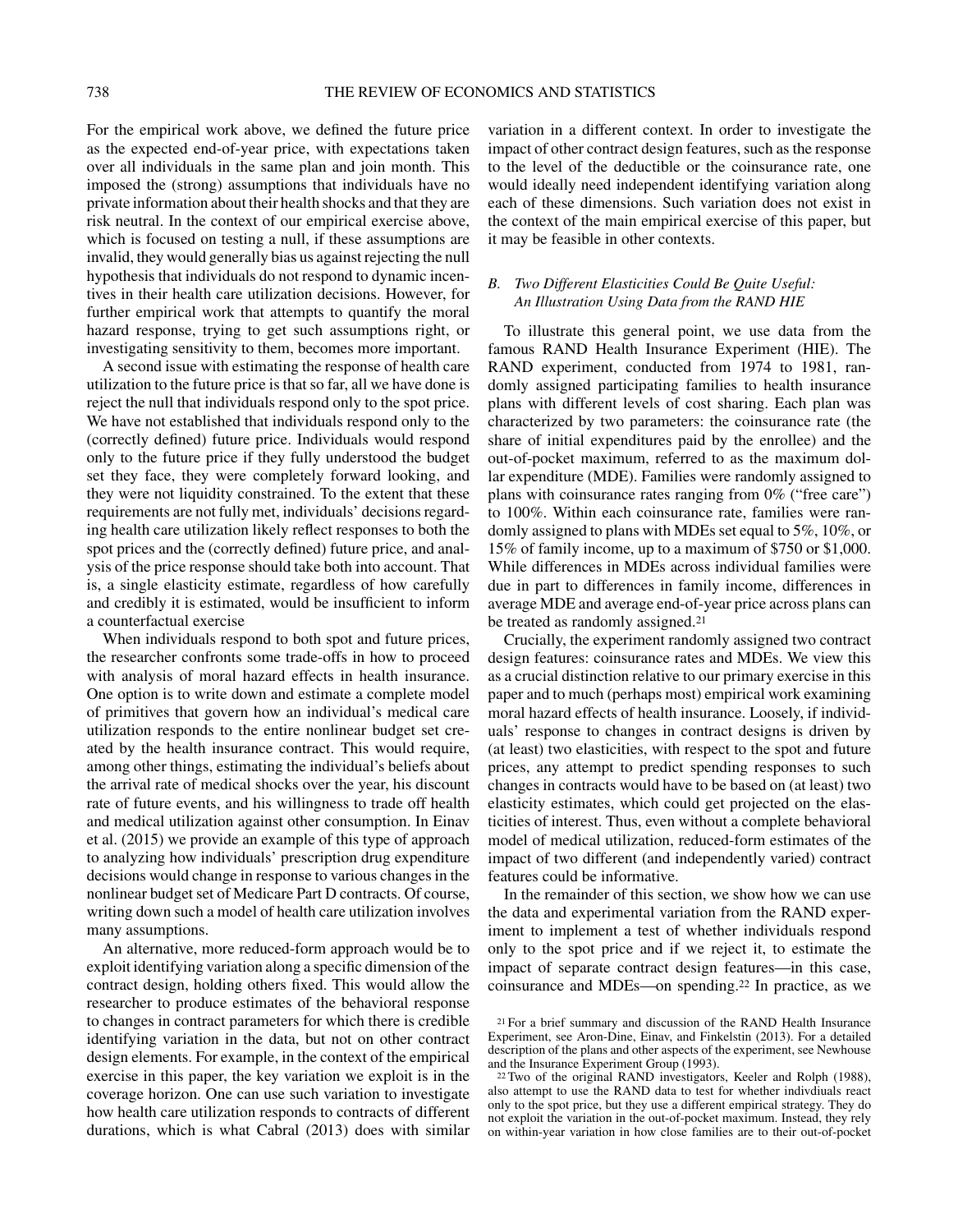|                                         |                | Dependent Variable             |                |                         |                 |                              |  |  |
|-----------------------------------------|----------------|--------------------------------|----------------|-------------------------|-----------------|------------------------------|--|--|
|                                         |                | Any Initial Claim <sup>a</sup> |                | Log Annual Spending $b$ |                 | Annual Spending <sup>c</sup> |  |  |
| Regressor                               | <b>OLS</b>     | IV                             | OLS            | IV                      | <b>OLS</b>      | IV                           |  |  |
| Coinsurance rate                        | $-0.21$        | $-0.25$                        | $-1.78$        | $-1.65$                 | $-230$          | 777                          |  |  |
| Share Hit MDE                           | (0.13)<br>0.02 | (0.19)<br>0.01                 | (0.73)<br>0.20 | (1.03)<br>0.21          | (855)<br>525    | (936)<br>699                 |  |  |
| Coinsurance rate $\times$ Share Hit MDE | (0.04)<br>0.18 | (0.04)<br>0.28                 | (0.20)<br>l.76 | (0.24)<br>1.40          | (229)<br>$-561$ | (240)<br>$-3122$             |  |  |
|                                         | (0.33)         | (0.46)                         | (1.78)         | (2.53)                  | (2,097)         | (2,284)                      |  |  |

Table 6.—Illustrative Exercise Using the RAND HIE Data

The sample consists of 5,653 family-years (1,490 unique families) in the RAND data in one of the positive coinsurance plans or the free care plan. The table reports results estimating equation (6). The dependent variable is given in the column heading and the key independent variables in the left-hand column. "Share hit MDE" is the share of families in a given coinsurance and maximum dollar expenditure (MDE) plan who spend past the MDE during the year. In addition, because plan assignment in the RAND experiment was random only conditional on site and month of enrollment in the experiment, all regressions control for site.<br>and start mon hit the MDE if (counterfactually) assigned to the given plan; the coefficient on the instrument in the first stage is 1.05 (standard error 0.003); the F-statistic on the instrument is 120,000. Appendix table A9 provides more details on the plans in the RAND experiment, the distribution of the sample across the different plans, and the share of families who hit the MDE in each plan.

aThe dependent variable is an indicator for at least one claim made by the employee or any covered family members in the first three months in the plan.

 $b$ The dependent variable is  $log(s + 1)$  where *s* is the total annual medical spending of the employee and any covered family members.

<sup>c</sup>The dependent variable is total annual medical spending of the employee and any covered family members.

will show, sample sizes and resultant power issues preclude us from estimating statistically significant results in this setting. Nonetheless, the example provides a useful template for how such variation, occurring naturally or through further randomized trials, could be used to better understand the impact of contract design on spending.

Appendix table A9 provides sample counts and various summary statistics for the RAND plans.<sup>23</sup> As the table shows, average MDEs were considerably higher in plans where the MDE was set equal to 10% or 15% of family income than in plans where the MDE was set to 5% of income. These differences generated corresponding differences in the share of families hitting the MDE and in expected end-of-year price (columns 5 and 6).

With no other assumptions than random assignment to plans, the experiment delivers estimates of spending as a function of the particular combinations of coinsurance rates and MDEs that families were randomized into. Appendix table A10 summarizes these outcomes by cell. As already mentioned, and illustrated in appendix table A10, the relatively small sample size of the RAND experiment makes it difficult to draw strong conclusions at this very granular level. But even if the results in appendix table A10 were less noisy, it seems unlikely that the objects of interest would be limited to precisely those combinations of coinsurance rates and MDEs that were present in the experiment. Presumably

the researcher would want to use the experiment in order to provide predictions for other contracts.

Consider, for example, the question of how medical spending would respond to changes in coinsurance rates in the context of contracts that had no MDE or a much higher MDE than observed in the experiment (which, as shown in appendix table A9, had about 20% to 30% of families hitting the MDE in a given year). The answer cannot be directly "read" out of the experimental results as it asks about contracts not observed in the experiment. However, with two sources of independent variation (in coinsurance rates and MDEs) the effect of contracts with higher MDEs—or more generally contracts with different combinations of coinsurance rates and MDEs—can be estimated by imposing a few additional assumptions.

We start by noting that the presence of MDEs likely influences the impact of coinsurance: an individual with higher coinsurance rates (who would presumably spend less initially) would likely hit the MDE faster and would therefore likely respond more to a change in the MDE. We therefore construct a new variable, *Share*\_*Hit*, which is the share (within a coinsurance-MDE cell) that hits the MDE. We then project the experimental variation (appendix table A10) at the (coinsurance rate, MDE) level on variation at the (coinsurance rate, *Share*\_*Hit*) level with the following functional for the regression we estimate:

$$
y_{jj} = \eta_1 \times coins_j + \eta_2 \times Share\_Hit_j
$$
  
+ 
$$
\eta_3 \times coins_j \times Share\_Hit_j + v_{jj},
$$
 (6)

where  $y_f$  is a measure of medical utilization by family  $f$  in plan  $j$ , *coins<sub>i</sub>* is the coinsurance rate of the plan the family was randomized into (which is either 0%, 25%, 50%, or 95%), and *Share*\_*Hitj* is as defined above (and shown in appendix table A9).

Table 6 shows these (illustrative and highly noisy) results. We focus our discussion on the point estimates. The first column in table 6 uses an indicator for initial claims, as earlier in the paper. The positive relationship between initial claims

maximum. They test whether spending is higher among families who are closer to hitting their out-of-pocket maximum, as would be expected, all else equal, if people respond to dynamic incentives. They make several modeling assumptions to try to address the (selection) problem that families with higher underlying propensities to spend are more likely to come close to hitting their out-of-pocket-maximum. They also assume that individuals have perfect foresight regarding all the subsequent medical expenses within a year associated with a given health shock. They conclude that they cannot reject the null of complete myopia with respect to future health shocks.

<sup>23</sup> The original RAND investigators have very helpfully made their data publicly available. We accessed the data through the Inter-University Consortium for Political and Social Research. Appendix table A9 omits RAND's individual deductible plans, which had coinsurance rates of 0% for inpatient services and 100% or 95% for outpatient services, because there was no MDE variation within this coinsurance rate structure.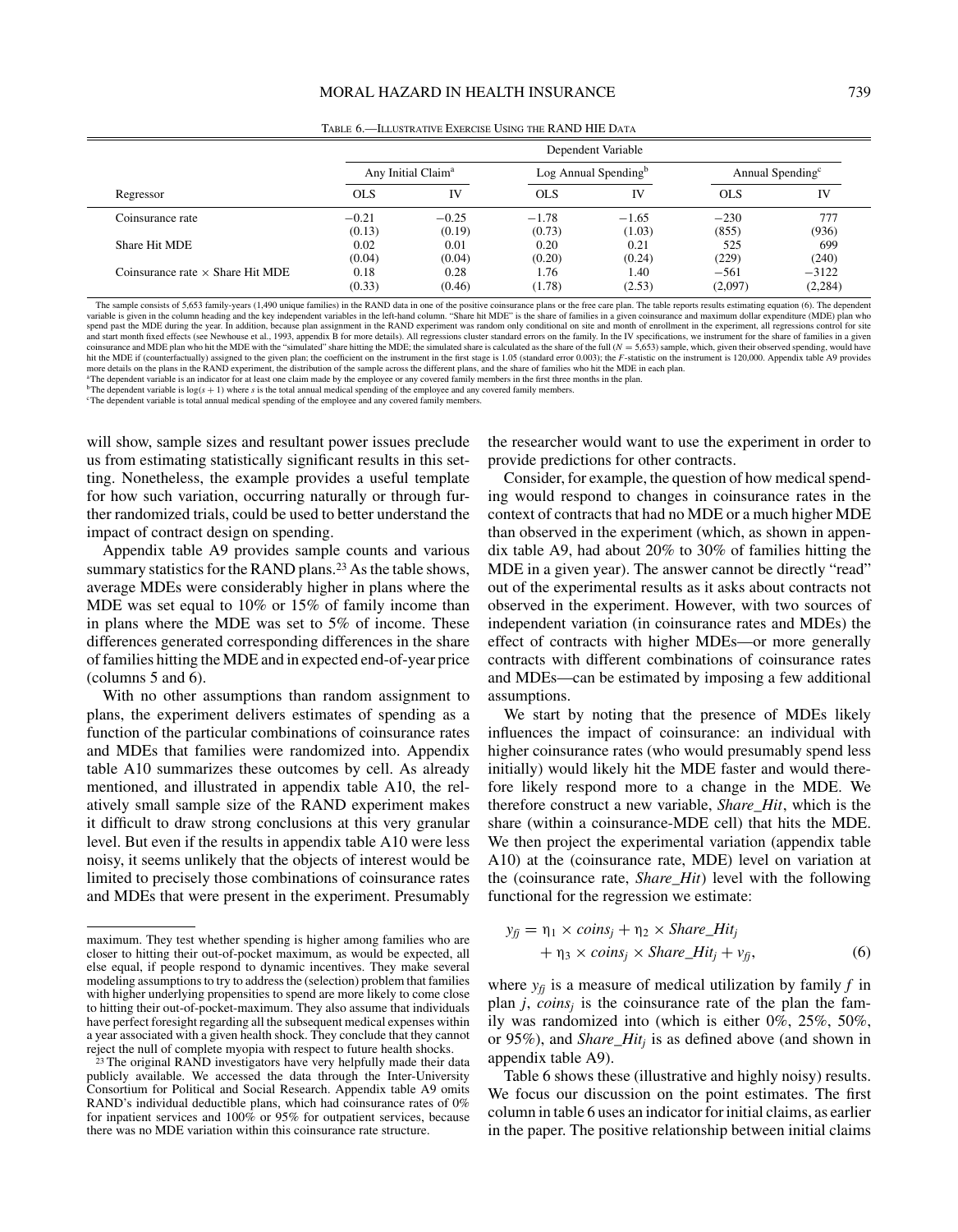and the share who hit the MDE indicates a response to dynamic incentives. If only spot price mattered, initial claims should have been solely affected by the coinsurance rate. The second and third columns allow us to assess the effect of combination of contract design options on overall spending, using both log and level specifications. We see that a lower MDE or a lower coinsurance rate is associated with lower expenditure. This simply reflects an averaging of the experimental treatment effects. As we emphasized, however, our projection of the variables onto coinsurance rates and *Share*\_*Hit* also allows us to use the experimental variation to predict the spending effect of other contracts, which are not precisely part of the experimental treatment. For example, the effect of a (counterfactual) linear contract could now be read off the estimates of  $\eta_1$  in table 6, which captures the spending effect of the coinsurance rate conditional on eliminating the MDE (or, equivalently, setting *Share\_Hit* = 0).

Such an approach could not always work, of course, and is limited to contract features for which there is experimental variation. If one would have liked, for instance, to investigate the response to adding a deductible, one would presumably need either additional data with variation in the deductible amount or to specify and estimate a more complete behavioral model from which one can obtain deeper behavioral primitives, as described earlier.

## **VI. Conclusion**

In this paper we provide evidence that individuals respond to the dynamic incentives associated with the typical nonlinear nature of health insurance contracts in the United States. We do not view our results as particularly surprising. Like most other economists, we expect people to respond to incentives and are not terribly surprised when we find that they do. Yet our results do highlight what we view as a somewhat peculiar feature of the vast amount of work devoted to the estimation of moral hazard in health insurance. That is, although most of the literature focuses on estimating a single elasticity, our results suggest that it is unlikely that a single elasticity estimate can summarize the spending response to changes in health insurance. Our findings underscore that such an estimate is not conceptually well defined (there are likely at least two price elasticities that are relevant). As discussed in the last section, we expect future work in this area to make progress by either developing and estimating more complete models of the health utilization decisions or, alternatively, using independent variation in multiple contract features to estimate multiple elasticities that together can be used to approximate more credibly the spending effects of a richer set of (counterfactual) contract designs.

#### REFERENCES

- Aron-Dine, Aviva, Liran Einav, and Amy Finkelstein, "The RAND Health Insurance Experiment, Three Decades Later," *Journal of Economics Perspectives* 27 (2013), 197–222.
- Aron-Dine, Aviva, Liran Einav, Amy Finkelstein, and Mark Cullen, "Moral Hazard in Health Insurance: How Important Is Forward Looking Behavior?" NBER working paper 17802 (2012).
- Blundell, Richard, and Thomas MaCurdy, "Labor Supply: A Review of Alternative Approaches," in O. Ashenfelter and D. Card, eds., *Handbook of Labor Economics* (Oxford: Elsevier North-Holland, 1999).
- Borenstein, Severin, "To What Electricity Price Do Consumers Respond? Residential Demand Elasticity under Increasing-Block Pricing,' unpublished manuscript, Haas School of Business, UC Berkeley  $(2009)$ .
- Burtless, Gary, and Jerry Hausman, "The Effect of Taxation on Labor Supply: Evaluating the Gary Negative Income Tax Experiment," *Journal of Political Economy* 86 (1978), 1103–1130.
- Cabral, Marika, "Claim Timing and Ex Post Adverse Selection," unpublished manuscript, Department of Economics, University of Texas, Austin (2013).
- Cardon, James H., and Igal Hendel, "Asymmetric Information in Health Insurance: Evidence from the National Medical Expenditure Survey," *RAND Journal of Economics* 32 (2001), 408–427.
- Chetty, Raj, John Friedman, Tore Olsen, and Luigi Pistaferri, "Adjustment Costs, Firm Responses, and Micro vs. Macro Labor Supply Elasticities: Evidence from Danish Tax Records," *Quarterly Journal of Economics* 126 (2011), 749–804.
- Chevalier, Judith, and Austan Goolsbee, "Are Durable Goods Consumers Forward-Looking? Evidence from College Textbooks," *Quarterly Journal of Economics* 124 (2009), 1853–1884.
- CMS, "Understanding Medicare Enrollment Periods," CMS product 11219 (2011).
- Currie, Janet, and Jonathan Gruber, "Health Insurance Eligibility, Utilization of Medical Care, and Child Health," *Quarterly Journal of Economics* 111 (1996), 431–466.
- Cutler, David M., and Richard J. Zeckhauser, "The Anatomy of Health Insurance" (pp. 563–643), in A. J. Culyer and J. P. Newhouse, eds., *Handbook of Health Economics* (Amsterdam: Elsevier, 2000).
- Dalton, Christina M., "Estimating Demand Elasticities Using Nonlinear Pricing," *International Journal of Industrial Organization* 37 (2014), 178–191.
- Einav, Liran, Amy Finkelstein, and Paul Schrimpf, "The Response of Drug Expenditure to Nonlinear Contract Design: Evidence from Medicare Part D," NBER working paper 19393 (2013a).
- Einav, Liran, Amy Finkelstein, Stephen Ryan, Paul Schrimpf, and Mark R. Cullen, "Selection on Moral Hazard in Health Insurance," *American Economic Review* 103 (2013b), 178–219.
- Einav, Liran, Amy Finkelstein, and Paul Schrimpf, "The Response of Drug Expenditure to Nonlinear Contract Design: Evidence from Medicare Part D," *Quarterly Journal of Economics* 130 (2015), 841–899.
- Ellis, Randall, "Rational Behavior in the Presence of Coverage Ceilings and Deductibles," *RAND Journal of Economics* 17 (1986), 158–175.
- Feldman, Naomi E., and Peter Katuscak, "Should the Average Tax Rate Be Marginalized?" CERGE-EI working paper 304 (2006).
- Grubb, Michael D., and Matthew Osborne, "Cellular Service Demand: Biased Beliefs, Learning and Bill Shock," *American Economic Review* 105 (2015), 234–271.
- Handel, Benjamin, "Adverse Selection and Inertia in Health Insurance Markets: When Nudging Hurts," *American Economic Review* 103 (2013), 2643–2682.
- Hausman, Jerry, "The Econometrics of Nonlinear Budget Sets," *Econometrica* 53 (1985), 1255–1282.
- Ito, Koichiro, "Do Consumers Respond to Marginal or Average Price? Evidence from Nonlinear Electricity Pricing," *American Economic Review* 104 (2014), 537–563.
- Keeler, Emmett, Joseph P. Newhouse, and Charles Phelps, "Deductibles and the Demand for Medical Care Services: The Theory of a Consumer Facing a Variable Price Schedule under Uncertainty," *Econometrica* 45 (1977), 641–656.
- Keeler, Emmett B., and John E. Rolph, "The Demand for Episodes of Treatment in the Health Insurance Experiment," *Journal of Health Economics* 7 (1988), 337–367.
- Kowalski, Amanda, "Estimating the Tradeoff Between Risk Protection and Moral Hazard with a Nonlinear Budget Set Model of Health Insurance." NBER working paper 18108 (2012).
- Liebman, Jeffrey B., and Richard J. Zeckhauser, "Schmeduling," unpublished manuscript, Harvard Kennedy School, Harvard University (2004).
- Manning, Willard, Joseph Newhouse, Naihua Duan, Emmett Keeler, Arleen Leibowitz, and Susan Marquis, "Health Insurance and the Demand